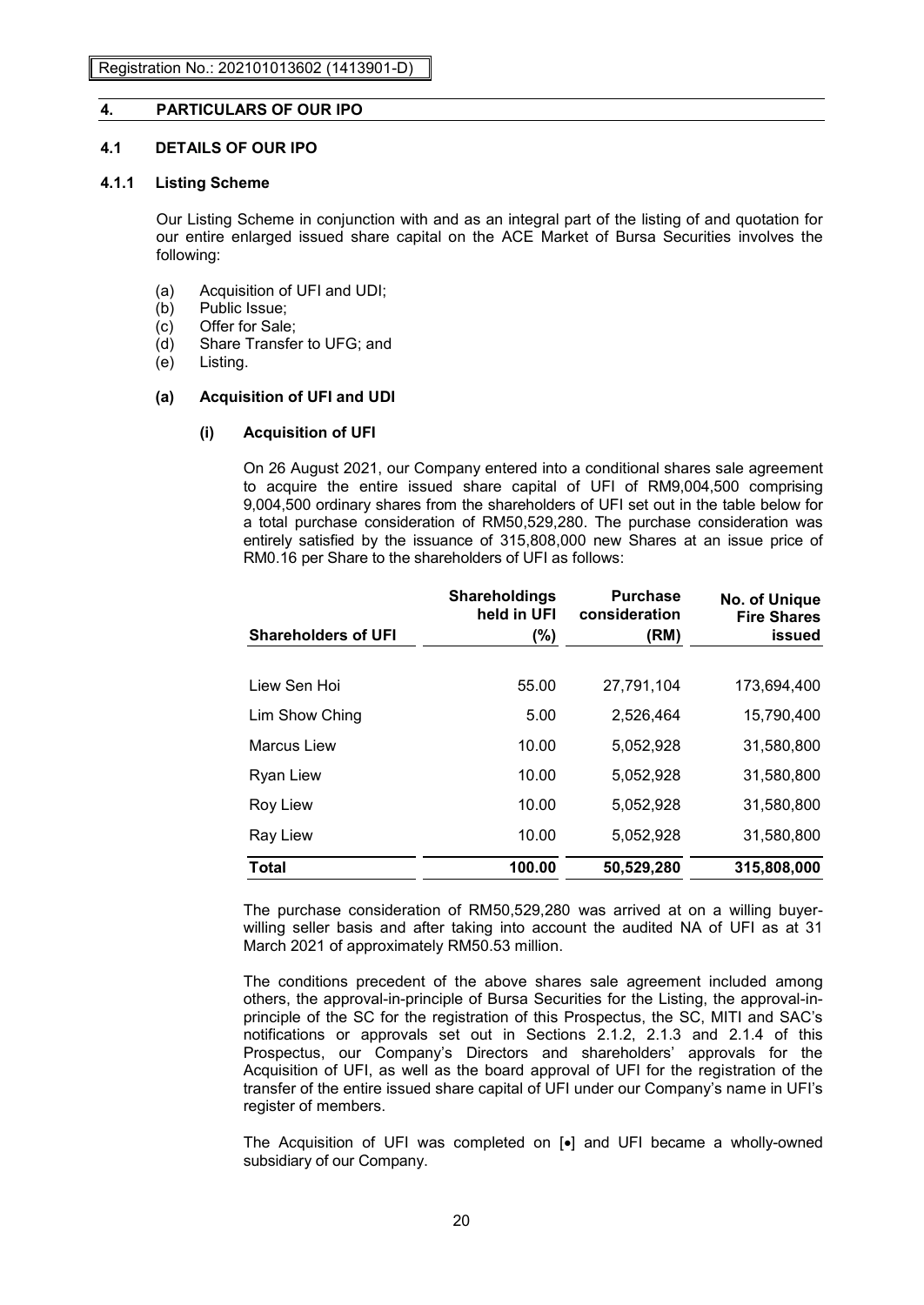Our group structure before the Acquisition of UFI is as follows:

### **Before the Acquisition of UFI**



#### **(ii) Acquisition of UDI**

On 26 August 2021, our Company entered into a conditional shares sale agreement to acquire the entire issued share capital of UDI of RM450,000 comprising 450,000 ordinary shares from the shareholders of UDI set out in the table below for a total purchase consideration of RM70,080. The purchase consideration was entirely satisfied by the issuance of 438,000 new Shares at an issue price of RM0.16 per Share to the shareholders of UDI as follows:

|                            | <b>Shareholdings</b><br>held in UDI | <b>Purchase</b><br>consideration | No. of Unique<br><b>Fire Shares</b> |
|----------------------------|-------------------------------------|----------------------------------|-------------------------------------|
| <b>Shareholders of UDI</b> | (%)                                 | (RM)                             | issued                              |
| Liew Sen Hoi               | 20.00                               | 14.016                           | 87,600                              |
| <b>Marcus Liew</b>         | 20.00                               | 14,016                           | 87,600                              |
| Ryan Liew                  | 20.00                               | 14,016                           | 87,600                              |
| Roy Liew                   | 20.00                               | 14,016                           | 87,600                              |
| Ray Liew                   | 20.00                               | 14,016                           | 87,600                              |
| <b>Total</b>               | 100.00                              | 70,080                           | 438,000                             |

The purchase consideration of RM70,080 was arrived at on a willing buyer-willing seller basis and after taking into account the audited NA of UDI as at 31 March 2021 of approximately RM0.07 million.

The conditions precedent of the above shares sale agreement included among others, the approval-in-principle of Bursa Securities for the Listing, the approval-inprinciple of the SC for the registration of this Prospectus, the SC, MITI and SAC's notifications or approvals set out in Sections 2.1.2, 2.1.3 and 2.1.4 of this Prospectus, our Company's Directors and shareholders' approvals for the Acquisition of UDI, as well as the board approval of UDI for the registration of the transfer of the entire issued share capital of UDI under our Company's name in UDI's register of members.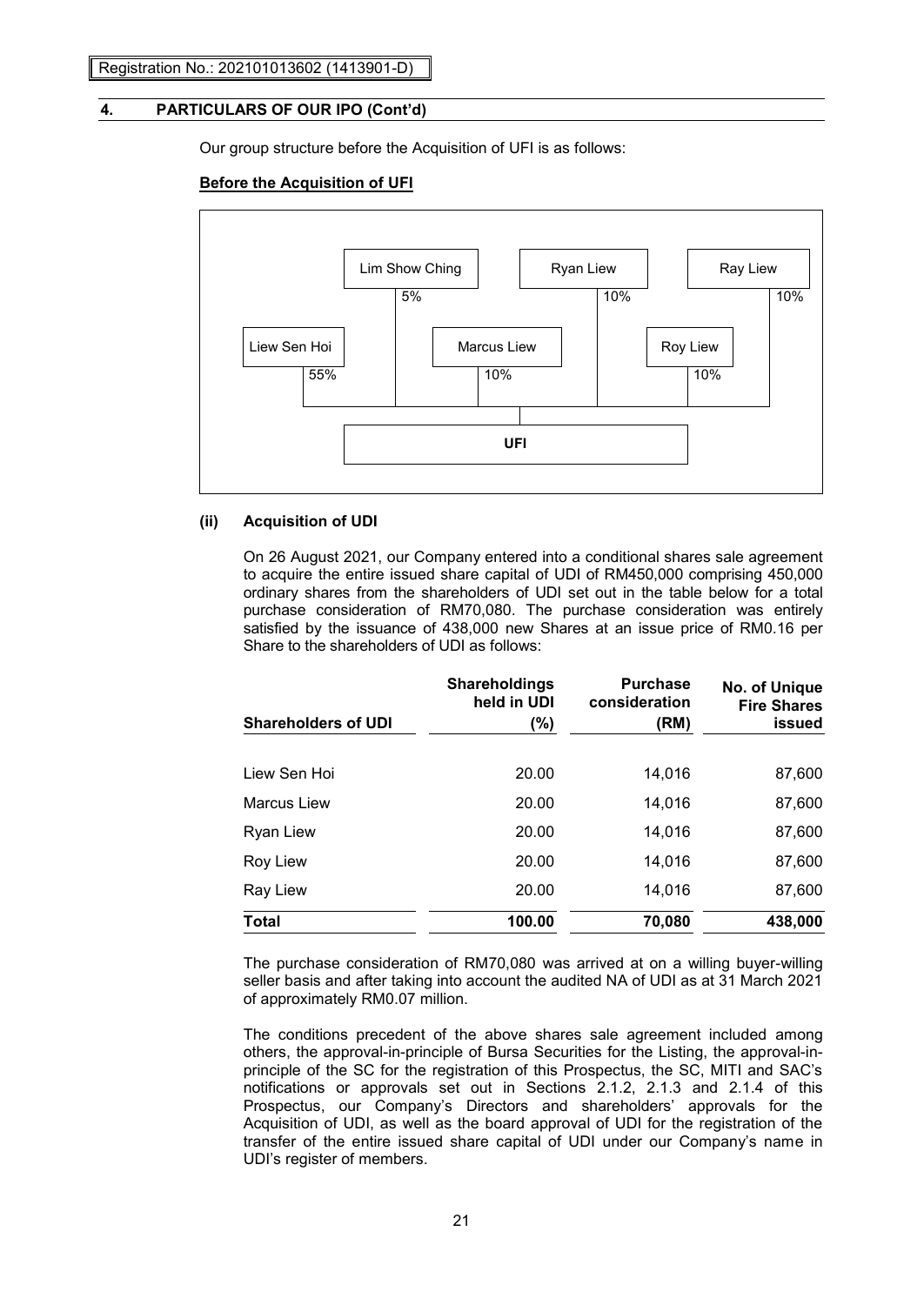The Acquisition of UDI was completed on [•] and UDI became a wholly-owned subsidiary of our Company.

Our group structure before the Acquisition of UDI is as follows:

# **Before the Acquisition of UDI**



## **(iii) After Acquisition of UFI and UDI**

Upon completion of the Acquisition of UFI and UDI, the issued share capital of our Company increased to RM50,599,760 comprising 316,250,000 Shares.

Our group structure after the completion of the Acquisition of UFI and UDI but before our IPO is as follows:



(The rest of this page has been intentionally left blank)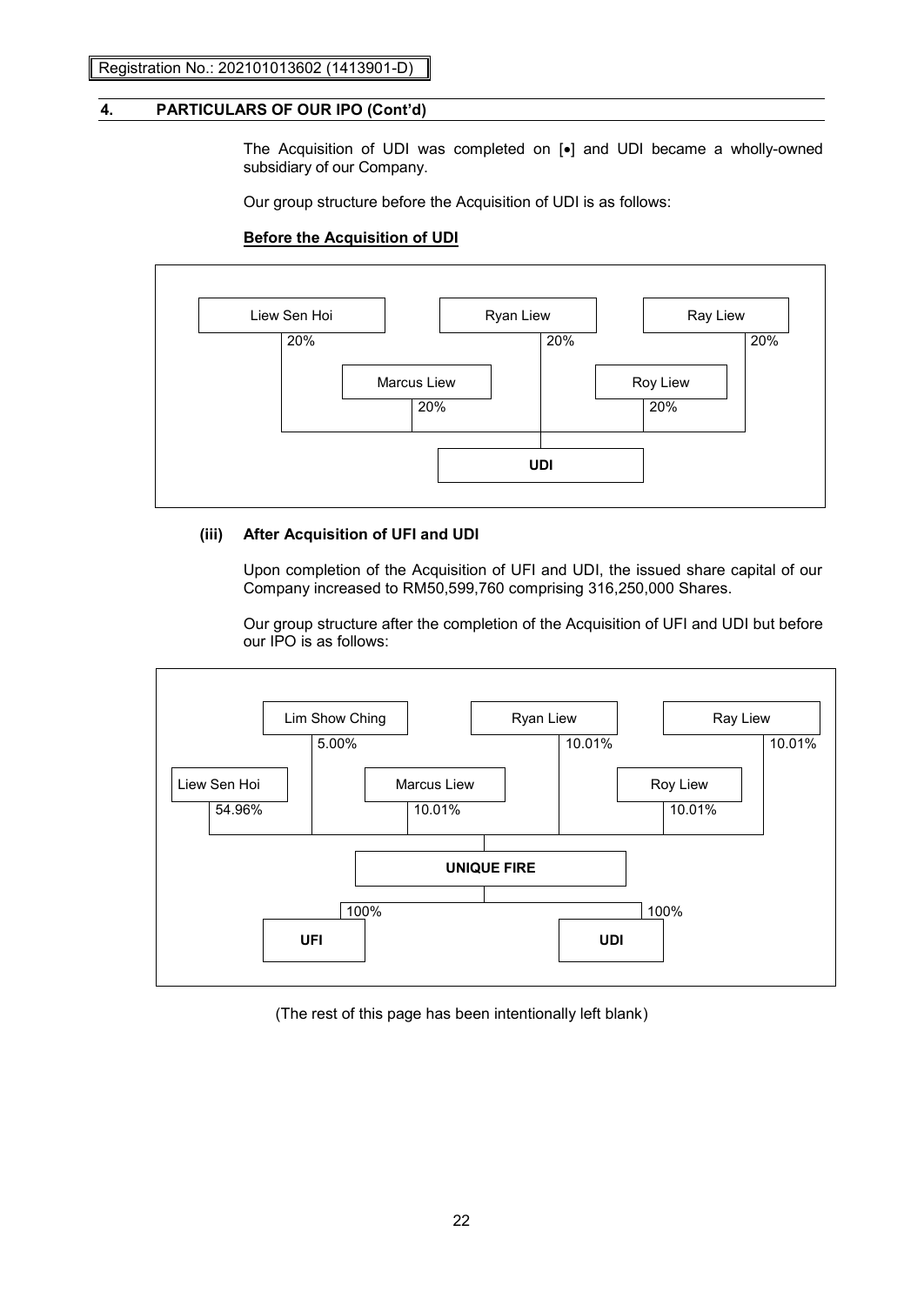#### **(b) Public Issue**

The Public Issue of 83,750,000 new Shares, representing approximately 20.94% of our enlarged issued share capital upon Listing, at the IPO Price, is payable in full on Application upon such terms and conditions as set out in this Prospectus and will be allocated and allotted in the following manner:

#### **(i) Malaysian Public**

20,000,000 new Shares, representing 5.00% of our enlarged issued share capital, will be made available for application by the Malaysian Public via balloting, of which at least 50.00% is to be set aside strictly for Bumiputera investors. Any Issue Shares reserved under the Malaysian Public balloting portion which are not fully subscribed for by the Malaysian Public will be made available for subscription as follows:

- (a) firstly, by the Eligible Persons (excluding the eligible Directors) under the Pink Form Allocation as described in Section 4.1.1(b)(ii) of this Prospectus;
- (b) secondly, by our selected investors as described in Section 4.1.1(b)(iii) of this Prospectus; and
- (c) lastly, by our Sole Underwriter based on the terms of the Underwriting Agreement.

#### **(ii) Eligible Persons**

8,000,000 new Shares, representing 2.00% of our enlarged issued share capital, will be made available for application by the Eligible Persons.

We will allocate the Issue Shares to the Eligible Persons in the following manner:

| <b>Eligibility</b>                                                  | No. of persons | Aggregate number of<br><b>Issue Shares allocated</b> |
|---------------------------------------------------------------------|----------------|------------------------------------------------------|
| Directors of Unique Fire (1)                                        | 4              | 1,000,000                                            |
| Employees <sup>(2)</sup>                                            | Up to $[80]$   | [4,200,000]                                          |
| Persons who have contributed to the<br>success of our $Group^{(3)}$ | Up to [24]     | [2,800,000]                                          |
| Total                                                               | Up to $[108]$  | [8,000,000]                                          |

### **Notes:**

- (1) The criteria of allocation to our eligible Directors are based on, among others, their respective roles and responsibilities in our Group.
- (2) The criteria of allocation to the eligible employees of our Group (as approved by our Board) are based on, among others, the following factors:
	- (i) The employee must be a full time employee and on the payroll of our Group; and
	- (ii) The number of Issue Shares allocated to the eligible employees is based on their position, their length of service and their past performance / contribution as well as other factors deemed relevant by our Board.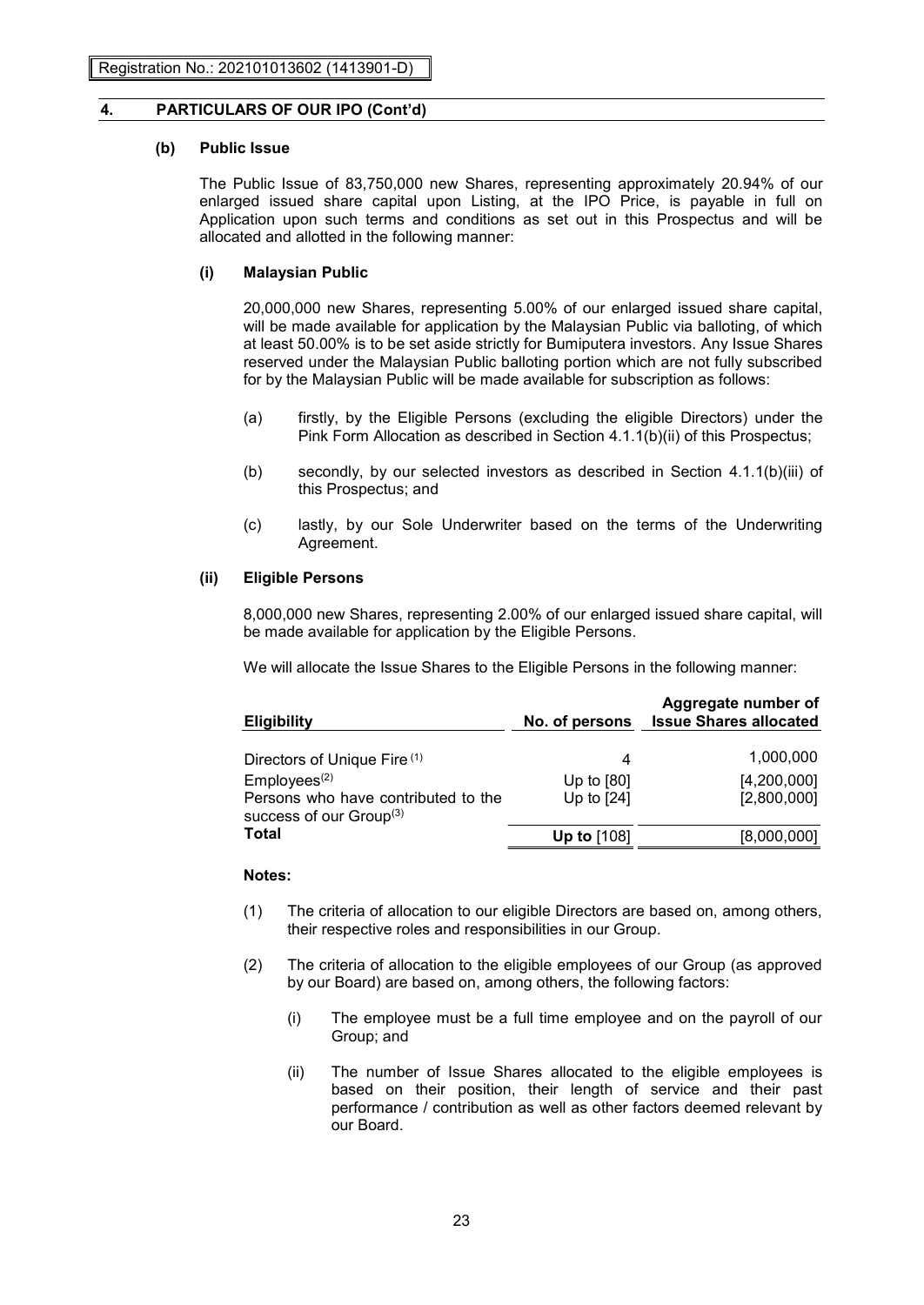(3) The Issue Shares to be allocated to the persons who have contributed to the success of our Group, comprising our business associates, suppliers and customers, shall be based on their contribution to our Group and as approved by our Board.

The number of Issue Shares to be allocated to our Directors is as follows:

| <b>Name</b>                           | <b>Designation</b>                               | Number of Issue<br><b>Shares allocated</b> |
|---------------------------------------|--------------------------------------------------|--------------------------------------------|
| Selma Enolil Binti Mustapha<br>Khalil | Independent Non-<br><b>Executive Chairperson</b> | 250,000                                    |
| Ir. Tee Kiam Hong                     | Independent Non-<br><b>Executive Director</b>    | 250,000                                    |
| Olivia Lim                            | Independent Non-<br><b>Executive Director</b>    | 250,000                                    |
| Andrea Huong Jia Mei                  | Independent Non-<br><b>Executive Director</b>    | 250,000                                    |
| Total                                 |                                                  | 1,000,000                                  |

The number of Issue Shares to be allocated to our key senior management are as follows:

| <b>Name</b>             | <b>Designation</b>             | <b>Number of Issue</b><br><b>Shares allocated</b> |
|-------------------------|--------------------------------|---------------------------------------------------|
| Cheow Zi Ying           | <b>Chief Financial Officer</b> | 120,000                                           |
| Tan Hoay Ling           | Supply Chain Manager           | 120,000                                           |
| Mohamad Azmir Bin Ramli | Quality Assurance and          | 120,000                                           |
| <b>Total</b>            | <b>Control Manager</b>         | 360,000                                           |

Our Executive Directors, and Roy Liew and Ray Liew who are also our key senior management have opted not to participate in the Pink Form Allocation as they are also Promoters and substantial shareholders of our Company. Please see Sections 5.1.1, 5.2.3, and 5.2.7 for further details of our Directors' and key senior management's shareholdings in our Company as at the LPD and after the IPO.

Any Issue Shares reserved under the Pink Form Allocation which are not taken up will be made available for subscription as follows (subject always to the availability of the Issue Shares):

- (a) firstly, by other Eligible Persons (excluding the eligible Directors);
- (b) secondly, by the Malaysian Public and our selected investors as described in Sections 4.1.1(b)(i) and 4.1.1(b)(iii) of this Prospectus, respectively; and
- (c) lastly, by our Sole Underwriter based on the terms of the Underwriting Agreement.

As at the LPD, save as disclosed in Section 4.3 of this Prospectus, to the extent known to our Company: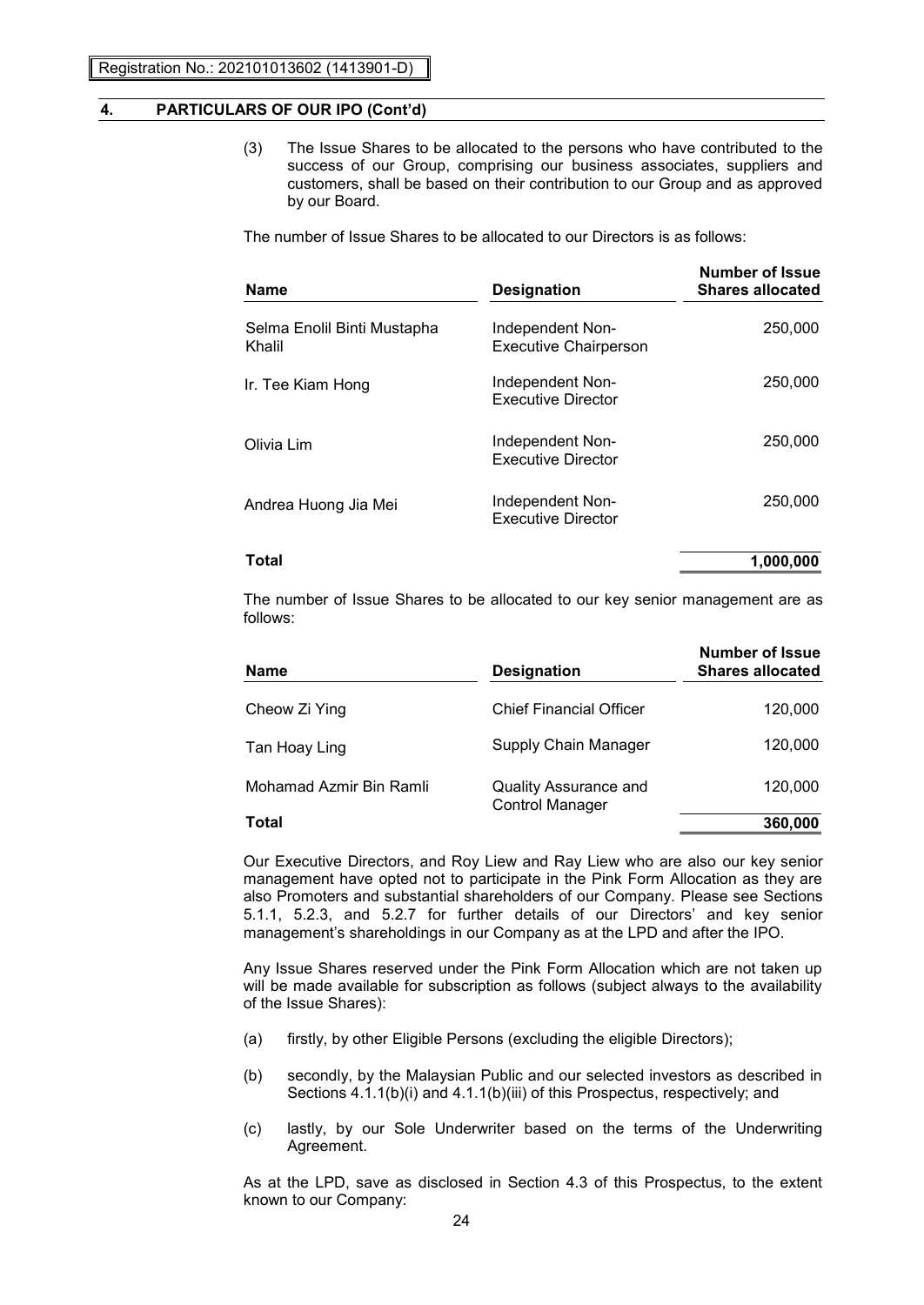- (a) there are no substantial shareholders, Directors or key senior management of our Company who have indicated to us that they intend to subscribe for the IPO Shares; and
- (b) there are no persons who have indicated to us that they intend to subscribe for more than 5.00% of the IPO Shares.

#### **(iii) Private placement to selected investors**

5,750,000 new Shares, representing approximately 1.44% of our enlarged issued share capital, will be made available by way of private placement to selected investors.

The Issue Shares reserved under the private placement to selected investors are not underwritten as written irrevocable undertakings to subscribe for these Issue Shares will be obtained from the respective identified investors.

#### **(iv) Private placement to Bumiputera investors approved by the MITI**

50,000,000 new Shares, representing 12.50% of our enlarged issued share capital, will be allocated by way of private placement to Bumiputera investors approved by the MITI ("**MITI Tranche**").

The Issue Shares reserved under the private placement to Bumiputera investors approved by the MITI are not underwritten as written irrevocable undertakings to subscribe for these Issue Shares will be obtained from the respective Bumiputera investors.

In the event of under-subscription of the MITI Tranche by the Bumiputera investors approved by the MITI and subject to a corresponding over-subscription by the Malaysian Public or over-subscription by selected investors, the remaining portion will be clawed-back and be placed to the investors as follows:

- (a) firstly, the selected investors under Section 4.1.1(b)(iii) of this Prospectus (whom are institutional investors); and
- (b) secondly, the Bumiputera public investors under Section 4.1.1(b)(i) of this Prospectus.

Any remaining portion from the MITI Tranche which are not taken up by the Bumiputera public investors and the selected investors will be made available to the other public investors under Section 4.1.1(b)(i) of this Prospectus.

The basis of allocation of our Issue Shares shall take into account the desirability of distributing our Issue Shares to a reasonable number of applicants with a view of broadening the shareholding base of our Company to meet the public spread requirements and to establish a liquid and adequate market for our Shares. Applicants will be selected on a fair and equitable manner.

There is no over-allotment or "greenshoe" option that will result in an increase in the amount of our Issue Shares.

The salient terms of the Underwriting Agreement are set out in Section 4.6 of this Prospectus.

## **(c) Offer for Sale**

30,000,000 Offer Shares, representing approximately 7.50% of our enlarged issued share capital, are offered by our Offeror to selected investors by way of private placement at the IPO Price. Our Offer for Sale is subject to the terms and conditions of this Prospectus.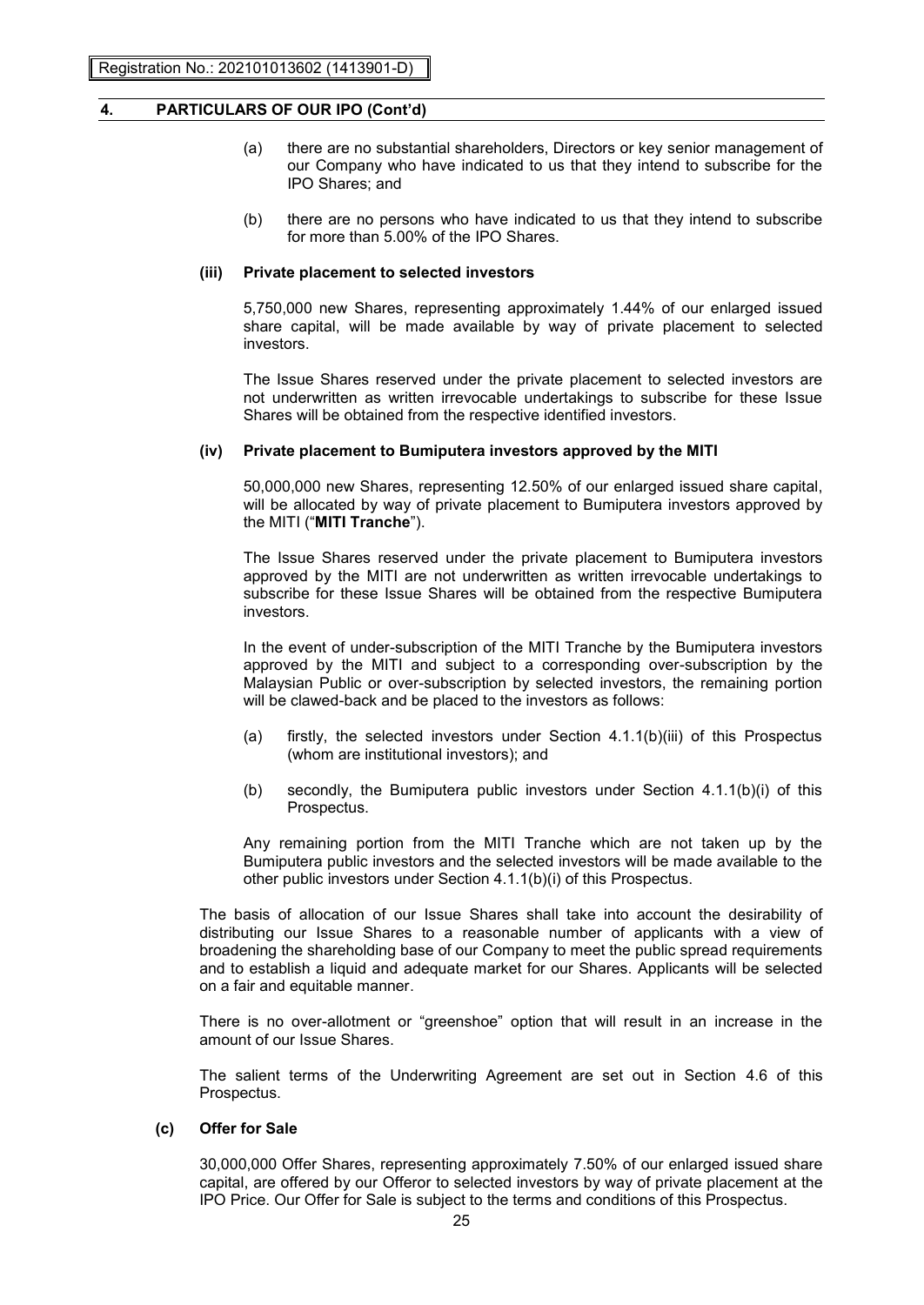The details of our Offeror and his relationship with our Group are as follows:

|                               |                             |                         |                   | Before our IPO / After the Acquisition of UFI<br>and UDI |                      |                         |                   | <b>Offer for Sale</b>                   |               |
|-------------------------------|-----------------------------|-------------------------|-------------------|----------------------------------------------------------|----------------------|-------------------------|-------------------|-----------------------------------------|---------------|
|                               |                             | <b>Direct</b>           |                   | <b>Indirect</b>                                          |                      | <b>Direct</b>           |                   | <b>Indirect</b>                         |               |
| Name and Address              | Nature of<br>relationship   | No. of<br><b>Shares</b> | $\frac{9}{6}$ (a) | No. of<br><b>Shares</b>                                  | $\frac{9}{6}$ (a)    | No. of<br><b>Shares</b> | $\frac{9}{6}$ (b) | No. of<br><b>Shares</b>                 | $9/6^{(b)}$   |
| Liew Sen Hoi                  | Promoter,<br>substantial    | 173,784,000             | 54.96             | 142,466,000                                              | 45.04(c)             | 30,000,000              | 7.50              |                                         |               |
| No. 108, Jalan Awan<br>Kecil. | shareholder and<br>Managing |                         |                   | After the Offer for Sale                                 |                      |                         |                   | After our IPO and Share Transfer to UFG |               |
| Taman Overseas                | <b>Director</b>             | <b>Direct</b>           |                   | <b>Indirect</b>                                          |                      | <b>Direct</b>           |                   | <b>Indirect</b>                         |               |
| Union, 58200 Kuala<br>Lumpur  |                             | No. of<br><b>Shares</b> | $9/6^{(b)}$       | No. of<br><b>Shares</b>                                  | $9/6^{(b)}$          | No. of<br><b>Shares</b> | $O_0(b)$          | No. of<br><b>Shares</b>                 | $9/6^{(b)}$   |
|                               |                             | 143,784,000             | 35.94             | 142,466,000                                              | 35.62 <sup>(c)</sup> | 18,208,408              | 4.56              | 268,041,592                             | $67.00^{(d)}$ |

**Notes:**

(a) Based on our issued share capital of 316,250,000 Shares after the Acquisition of UFI and UDI but before our IPO.

(b) Based on our enlarged issued share capital of 400,000,000 Shares after our IPO.

- (c) Deemed interested by virtue of his spouse's (Lim Show Ching), and his sons' (Marcus Liew, Ryan Liew, Roy Liew and Ray Liew) direct shareholdings in Unique Fire.
- (d) Deemed interested by virtue of his sons' (Marcus Liew, Ryan Liew, Roy Liew and Ray Liew) direct shareholdings in Unique Fire, as well as Section 8(4) of the Act through his shareholding of more than 20% in UFG.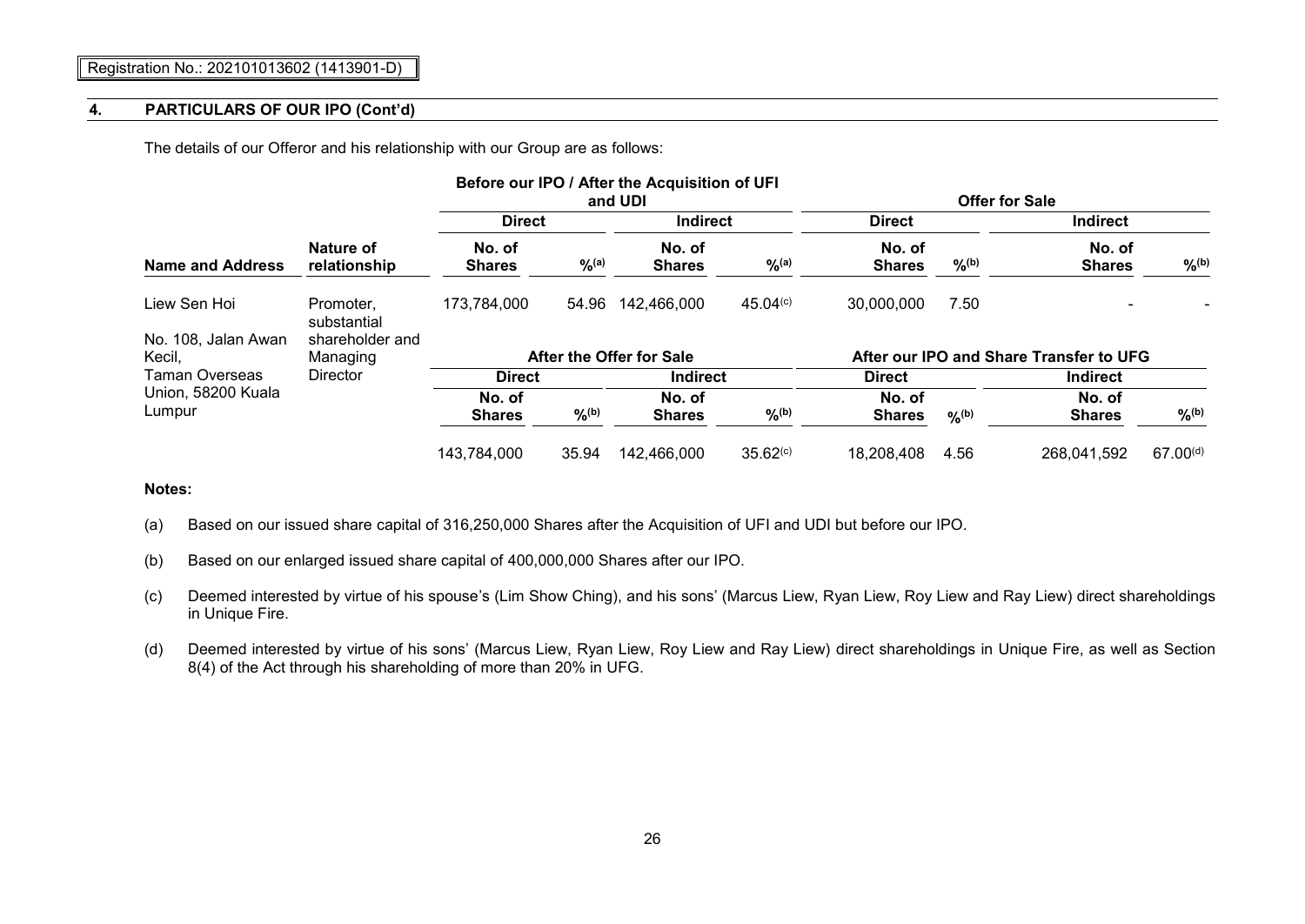## **(d) Share Transfer to UFG**

During the prescription period (one (1) day after the launching date of the Prospectus up to a period of 30 days), our Promoters will transfer their respective shareholdings set out below in conjunction with the IPO amounting to 252,000,000 Shares to UFG for a purchase consideration of RM[.]. Further details of the Share Transfer to UFG are set out below:

| <b>Promoters</b> | No. of<br><b>Shares held</b><br>before Share<br><b>Transfer to</b><br><b>UFG</b> | %     | No. of Shares<br>to be<br>transferred to<br>UFG | No. of<br><b>Shares held</b><br>after Share<br><b>Transfer to</b><br><b>UFG</b> | %    |
|------------------|----------------------------------------------------------------------------------|-------|-------------------------------------------------|---------------------------------------------------------------------------------|------|
| Liew Sen Hoi     | 143,784,000                                                                      | 35.95 | (125, 575, 592)                                 | 18,208,408                                                                      | 4.56 |
| Lim Show Ching   | 15,792,400                                                                       | 3.95  | (15,792,400)                                    |                                                                                 |      |
| Marcus Liew      | 31,668,400                                                                       | 7.92  | (27, 658, 002)                                  | 4,010,398                                                                       | 1.00 |
| Ryan Liew        | 31,668,400                                                                       | 7.92  | (27, 658, 002)                                  | 4,010,398                                                                       | 1.00 |
| Roy Liew         | 31,668,400                                                                       | 7.92  | (27, 658, 002)                                  | 4,010,398                                                                       | 1.00 |
| Ray Liew         | 31,668,400                                                                       | 7.92  | (27, 658, 002)                                  | 4,010,398                                                                       | 1.00 |
| TOTAL            | 286,250,000                                                                      | 71.58 | (252,000,000)                                   | 34,250,000                                                                      | 8.56 |

UFG is an investment holding company held by our Promoters, namely Liew Sen Hoi with equity interest of 55.00%, Lim Show Ching with equity interest of 5.00%, and Marcus Liew, Ryan Liew, Roy Liew and Ray Liew each with equity interest of 10.00%, respectively. The Share Transfer to UFG will enable 63.00% shareholdings in our Company held by the individual Promoters (all of whom are family members) to be held collectively via UFG for family succession planning purposes. Liew Sen Hoi is the spouse of Lim Show Ching, and Marcus Liew, Ryan Liew, Roy Liew and Ray Liew are their sons.

Please refer to Section 5.1.2(i) of this Prospectus for further details on UFG and 5.7 for further details of the family relationship between the Promoters.

(The rest of this page has been intentionally left blank)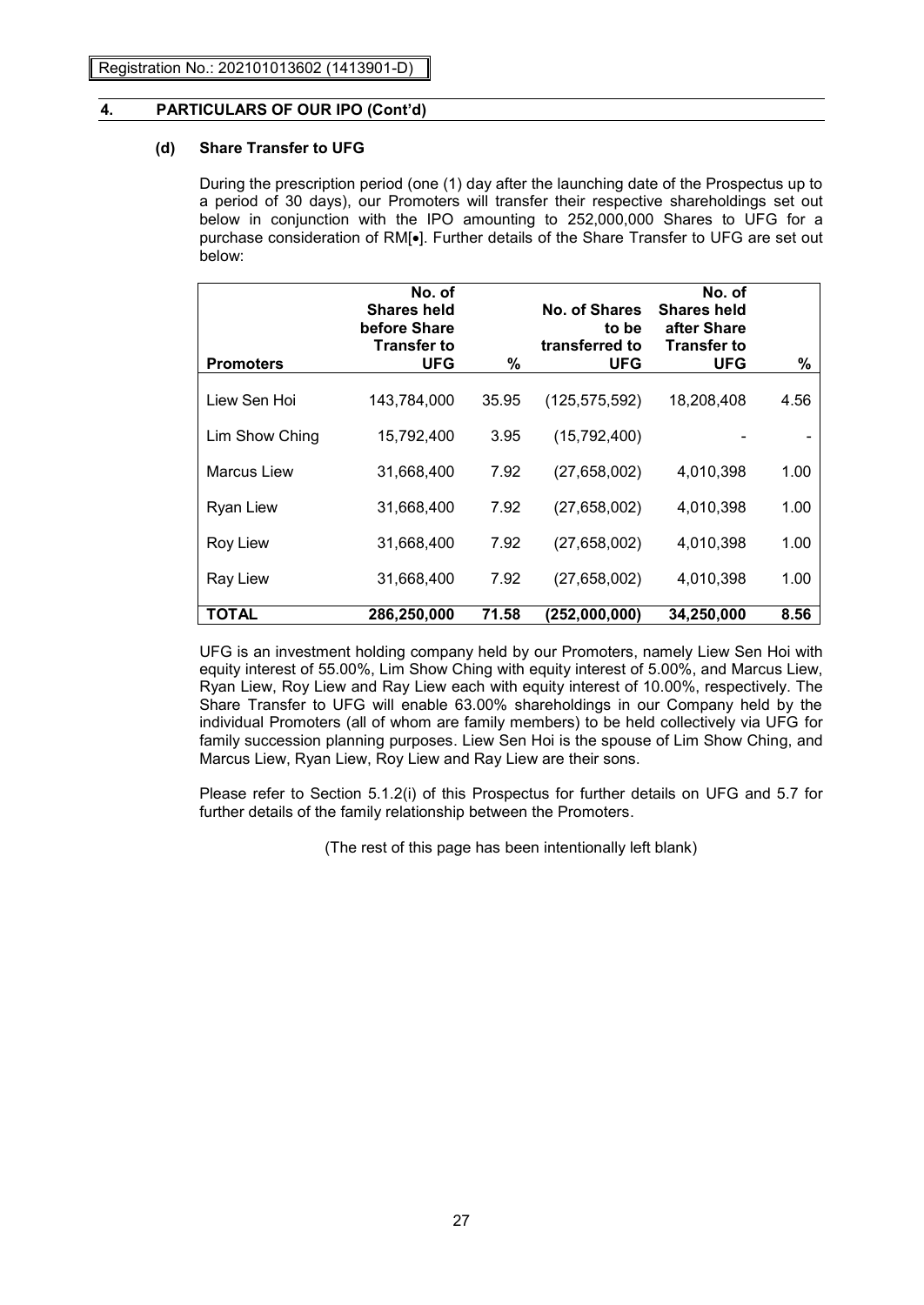# Registration No.: 202101013602 (1413901-D)

### **4. PARTICULARS OF OUR IPO (Cont'd)**

Upon completion of the Share Transfer to UFG, the shareholding structure of our Group will be as follows:



Note:

\* Being 1,000,000 Issue Shares to be allocated to our eligible Directors pursuant to the Pink Form Allocation.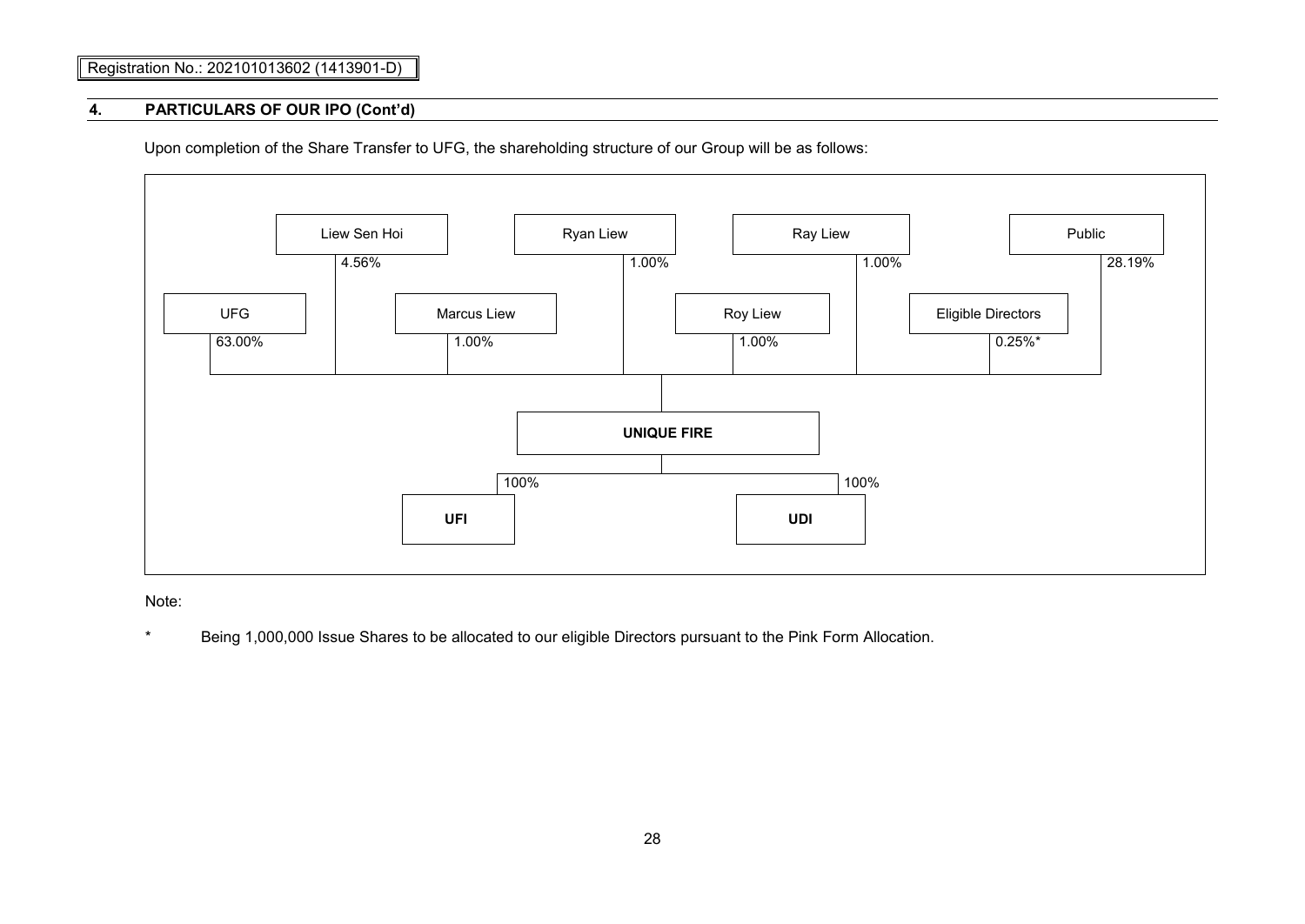### **(e) Listing**

The admission of our Company to the Official List and the listing of and quotation for our entire enlarged issued share capital of RM[●] comprising 400,000,000 Shares on the ACE Market of Bursa Securities have been approved by Bursa Securities.

|                                                                                                                                                                | No. of Shares | Share capital<br>(RM)        |
|----------------------------------------------------------------------------------------------------------------------------------------------------------------|---------------|------------------------------|
| Issued share capital as at the date of this<br>Prospectus                                                                                                      | 316,250,000   | 50,599,760                   |
| New Shares to be offered pursuant to the Public<br>Issue                                                                                                       | 83,750,000    | $[\bullet]$                  |
| <b>Enlarged issued share capital upon Listing</b>                                                                                                              | 400,000,000   | $\lbrack \bullet \rbrack$    |
| Offer for Sale*                                                                                                                                                | 30,000,000    | $\lbrack \bullet \rbrack$    |
| <b>IPO Price</b>                                                                                                                                               |               | $\lbrack \bullet \rbrack$    |
| Pro forma combined NA per Share<br>(based on our enlarged issued share capital<br>after our IPO and after the use of proceeds<br>raised from our Public Issue) |               | RM<br>$\left[\bullet\right]$ |
| <b>Market capitalisation upon Listing</b><br>(based on the IPO Price and our enlarged<br>issued share capital after our IPO)                                   |               | [•]                          |

#### **Note:**

\* Our Offer for Sale will not have any effect on our share capital.

The IPO Price is payable in full upon Application.

We only have one (1) class of shares, being ordinary shares, all of which rank equally with each other. Our Issue Shares will, upon allotment and issuance, rank equally in all respects with our existing issued share capital, including voting rights and rights to all dividends and distributions that may be declared subsequent to the date of allotment of our Issue Shares.

Our Offer Shares rank equally in all respects with our existing issued share capital, including voting rights and rights to all dividends and distributions that may be declared subsequent to the date of transfer of our Offer Shares.

Subject to special rights attached to any Share which may be issued by us in the future, our shareholders shall, in proportion to the Shares held by them, be entitled to share in the whole of the profits paid out by us as dividends and other distributions, and the whole of any surplus in the event of our liquidation, such surplus to be distributed among the members in proportion to the issued share capital at the commencement of the liquidation, in accordance with our Constitution and provisions of the Act.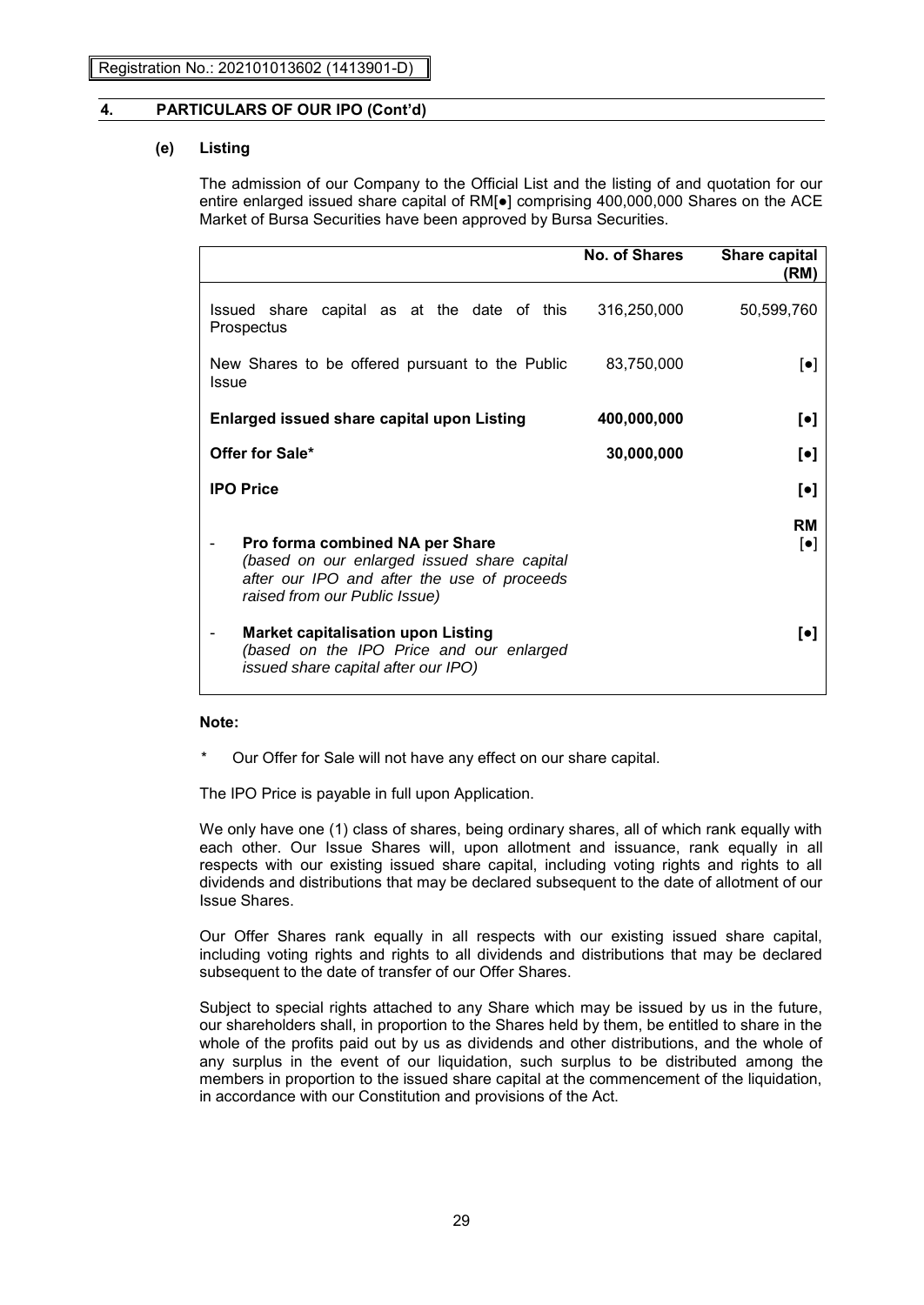At any general meeting of our Company, each shareholder shall be entitled to vote in person, by proxy, by attorney or by a duly authorised representative under the instrument of proxy or certificate of appointment of corporate representative or power of attorney. On a show of hands, each present shareholder either in person, by proxy, by attorney or by a duly authorised representative under the instrument of proxy or certificate of appointment of corporate representative or power of attorney shall have one (1) vote. Subject to any express requirements under the Listing Requirements, any resolution set out in the notice of any general meeting, or in any notice of resolution which may properly be moved and is intended to be moved at any general meeting, shall be voted by poll. On a poll, each present shareholder either in person, by proxy, shall have one (1) vote for each Share held. A proxy may but need not be a shareholder of our Company and shall be entitled to vote on a poll provided he is the only proxy appointed by the shareholder of our Company. If a shareholder appointed more than one (1) proxy, the proportion of shareholdings to be represented by each proxy must be specified in the instrument of proxy, otherwise the appointment shall not be valid.

# **4.2 BASIS OF ARRIVING AT THE IPO PRICE**

Our Directors and AIBB, as the Principal Adviser, Sponsor, Sole Underwriter and Placement Agent, had determined and agreed upon the IPO Price after taking into consideration the following factors:

### **(i) Financial and operating history**

Based on the historical audited combined statements of profit or loss and other comprehensive income of our Group for the FYE 2021, we recorded a PAT of RM5.32 million representing an EPS of 1.68 sen (based on the existing issued share capital of 316,250,000 Shares) and 1.33 sen (based on the enlarged issued share capital of 400,000,000 Shares upon Listing) resulting in PE Multiple of [●] times and [●] times, respectively.

Our detailed operating and financial history is outlined in Sections 6 and 11 of this Prospectus, respectively.

## **(ii) Business strategies**

Our business strategies are outlined in Section 6.18 of this Prospectus.

#### **(iii) Competitive advantages and key strengths, and industry overview**

Our competitive advantages and key strengths, and the industry overview are outlined in Sections 6.1.2 and 7 of this Prospectus, respectively.

#### **(iv) Pro forma combined NA**

The pro forma combined NA per Share as at 31 March 2021 of RM[●] based on the enlarged issued share capital of 400,000,000 Shares in our Company upon Listing and after use of proceeds.

You should note that the market price of our Shares upon and subsequent to our Listing is subject to the vagaries of market forces and other uncertainties, which may affect the trading price of our Shares. You are reminded to consider the risk factors set out in Section 8 of this Prospectus before deciding to invest in our Shares.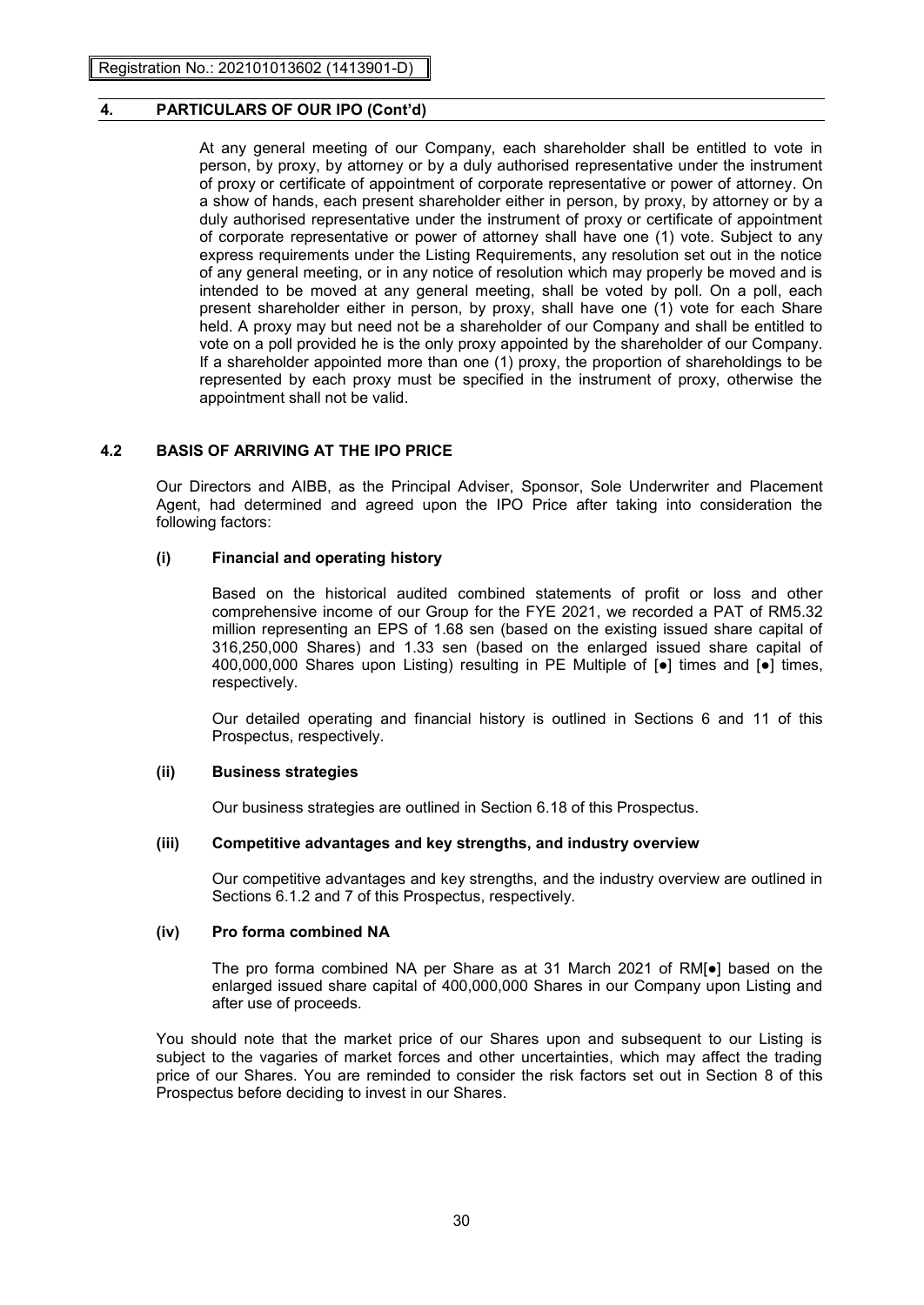### **4.3 DILUTION**

Dilution is the amount by which the IPO Price to be paid by investors for our Issue Shares / Offer Shares exceeds our pro forma combined NA per Share after our IPO and is as follows:

|                                                                                                   | RM                        |
|---------------------------------------------------------------------------------------------------|---------------------------|
| <b>IPO</b> Price                                                                                  | $[\bullet]$               |
| Pro forma combined NA per Share as at 31 March 2021 before the Public<br>Issue                    | 0.16                      |
| Pro forma combined NA per Share as at 31 March 2021 after the Public<br>Issue and use of proceeds | $\lbrack \bullet \rbrack$ |
| Increase in NA per Share attributable to existing shareholders                                    | $\lbrack \bullet \rbrack$ |
| Dilution in NA per Share to new investors                                                         | $\left[\bullet\right]$    |
| Dilution in NA per Share as a percentage of the IPO Price                                         | [●]%                      |

Save as disclosed below, there has been no acquisition of any existing equity securities in our Company by our Promoters, substantial shareholders, Directors and / or key senior management, or persons connected with them from the date of our incorporation to the date of this Prospectus, or which they have the right to acquire:

| <b>Promoters, substantial</b><br>shareholders, Directors<br>and / or key senior<br>management or persons<br>connected with them | No. of<br><b>Shares held</b><br>before our<br>IPO* | No. of<br><b>Shares</b><br>held from<br>our IPO** | Total<br>consideration<br><b>RM</b> | <b>Effective cash</b><br>cost per share<br><b>RM</b> |
|---------------------------------------------------------------------------------------------------------------------------------|----------------------------------------------------|---------------------------------------------------|-------------------------------------|------------------------------------------------------|
| <b>Promoter and substantial</b><br>shareholder                                                                                  |                                                    |                                                   |                                     |                                                      |
| <b>UFG</b><br>Lim Show Ching                                                                                                    | 15,792,400                                         | 252,000,000                                       | $\left[\bullet\right]$<br>2,526,664 | $\left[\bullet\right]$<br>0.16                       |
| Promoters, substantial<br>shareholders and Directors                                                                            |                                                    |                                                   |                                     |                                                      |
| Liew Sen Hoi                                                                                                                    | 173,784,000                                        |                                                   | 27,805,320                          | 0.16                                                 |
| <b>Marcus Liew</b>                                                                                                              | 31,668,400                                         |                                                   | 5,066,944                           | 0.16                                                 |
| <b>Ryan Liew</b>                                                                                                                | 31,668,400                                         |                                                   | 5,066,944                           | 0.16                                                 |
| <b>Other Directors</b>                                                                                                          |                                                    |                                                   |                                     |                                                      |
| Selma Enolil Binti Mustapha<br>Khalil                                                                                           |                                                    | 250,000                                           | $\lbrack \bullet \rbrack$           | $\left[\bullet\right]$                               |
| Ir. Tee Kiam Hong                                                                                                               |                                                    | 250,000                                           | $\left[\bullet\right]$              | $[\bullet]$                                          |
| Olivia Lim                                                                                                                      |                                                    | 250,000                                           | $[\bullet]$                         | $\left[\bullet\right]$                               |
| Andrea Huong Jia Mei                                                                                                            |                                                    | 250,000                                           | $\left[\bullet\right]$              | $\lbrack \bullet \rbrack$                            |
| <b>Promoters, substantial</b><br>shareholders and key<br>senior management                                                      |                                                    |                                                   |                                     |                                                      |
| Roy Liew                                                                                                                        | 31,668,400                                         |                                                   | 5,066,944                           | 0.16                                                 |
| Ray Liew                                                                                                                        | 31,668,400                                         |                                                   | 5,066,944                           | 0.16                                                 |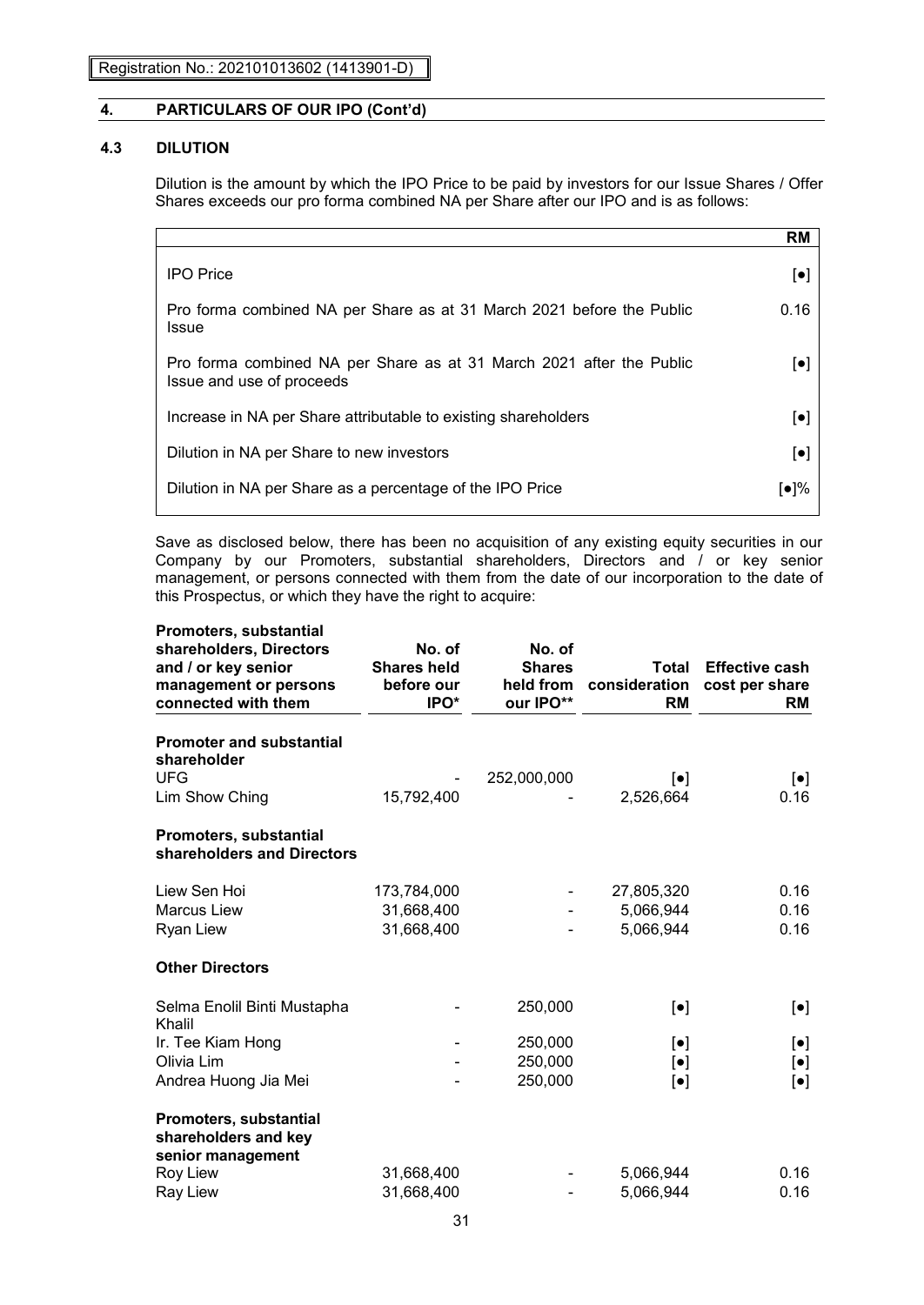| <b>Promoters, substantial</b><br>shareholders, Directors<br>and / or key senior<br>management or persons<br>connected with them | No. of<br><b>Shares held</b><br>before our<br>IPO <sup>*</sup> | No. of<br><b>Shares</b><br>held from<br>our IPO** | Total<br>consideration<br>RM | <b>Effective cash</b><br>cost per share<br>RM |
|---------------------------------------------------------------------------------------------------------------------------------|----------------------------------------------------------------|---------------------------------------------------|------------------------------|-----------------------------------------------|
| Key senior management                                                                                                           |                                                                |                                                   |                              |                                               |
| Cheow Zi Ying                                                                                                                   | ٠                                                              | 120,000                                           | $ \bullet $                  | $[\bullet]$                                   |
| Tan Hoay Ling                                                                                                                   | ٠                                                              | 120,000                                           | $ \bullet $                  | $[\bullet]$                                   |
| Mohamad Azmir Bin Ramli                                                                                                         | $\overline{\phantom{0}}$                                       | 120,000                                           | $\lceil \bullet \rceil$      | $\lceil \bullet \rceil$                       |

### **Notes:**

- \* After the Acquisition of UFI and UDI
- After the Share Transfer to UFG and assuming all Pink Form Allocations are fully subscribed.

### **4.4 USE OF PROCEEDS FROM OUR IPO**

The total gross proceeds from the Public Issue will amount to RM[●] million based on the IPO Price. We expect the proceeds to be used in the following manner:

| <b>Purposes</b>                                | <b>RM'000</b>             | %                         | <b>Estimated time frame for use</b><br>(from the Listing date) |
|------------------------------------------------|---------------------------|---------------------------|----------------------------------------------------------------|
| Expansion of manufacturing<br>facilities       | $[\bullet]$               | $\left[\bullet\right]$    | Within 36 months                                               |
| Expansion<br>of<br>geographical<br>coverage    | $\lbrack \bullet \rbrack$ | $\left[\bullet\right]$    | Within 24 months                                               |
| of<br>Expansion<br>operational<br>capabilities | $[\bullet]$               | $\left[\bullet\right]$    | Within 24 months                                               |
| Working capital                                | $\left[\bullet\right]$    | $\left[\bullet\right]$    | Within 12 months                                               |
| Estimated listing expenses                     | $[\bullet]$               | $\lbrack \bullet \rbrack$ | Within 3 months                                                |
| Total                                          | $\lbrack \bullet \rbrack$ | 100.00                    |                                                                |

There is no minimum subscription to be raised from the IPO.

Pending the eventual use of proceeds raised from the Public Issue, the proceeds will be placed in interest-bearing short-term deposits or money market instruments with licensed financial institutions.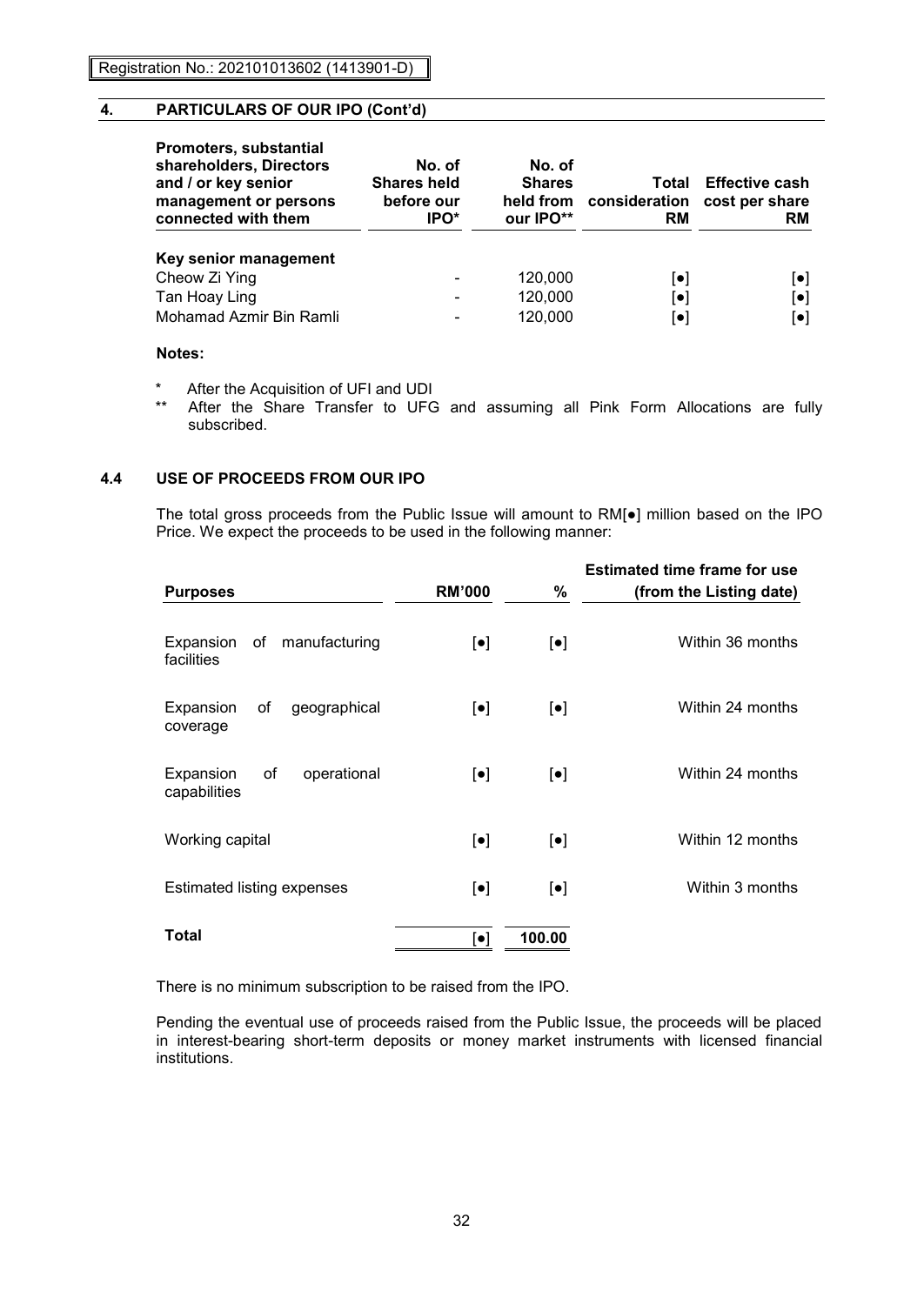### **4.4.1 Expansion of manufacturing facilities**

### **(a) New hand portable dry chemical fire extinguisher cylinder manufacturing lines**

As at the LPD, we have one (1) hand portable dry chemical fire extinguisher cylinder manufacturing line with annual production capacity of 210,000 units. In FYE 2021, the actual production output was 175,856 units of hand portable dry chemical fire extinguishers, which recorded a utilisation rate of 83.74%.

We intend to allocate RM[•] million, representing approximately [•]% of the proceeds from our Public Issue, for the installation of two (2) new hand portable dry chemical fire extinguisher cylinder manufacturing lines progressively within a period of 36 months from the Listing date. The New Manufacturing Line 1 and New Manufacturing Line 2 ("**New Manufacturing Lines**") are expected to commence operations in the second half of 2023 and 2025, respectively. The New Manufacturing Lines will utilise the rolling and welding method as compared to the current deep drawing method where a circular blank steel sheet is drawn into a cylinder shape over three stages. Please refer to Section 6.10.5 of this Prospectus for additional information. The new manufacturing method uses steel sheet which is cut and rolled into the required diameter and the edges are automatically welded to form a tube, which will results in changes in the dimension of the cylinders compared to our existing manufactured cylinders. The rolling and welding method results in lower overall surface area for the same capacity compared to cylinders manufactured by deep drawing, resulting in less usage of material. Each new manufacturing line has an estimated output capacity of 235,000 cylinders per year. With the installation of the two (2) new manufacturing lines, our estimated output capacity will increase by approximately more than 200%. The estimated costs of the installation of the New Manufacturing Lines are set out below:

|                                                                                                                                     | <b>Total estimated cost</b><br><b>RM'000</b> |
|-------------------------------------------------------------------------------------------------------------------------------------|----------------------------------------------|
| Purchase and installation of the first new hand<br>portable dry chemical manufacturing line ("New<br><b>Manufacturing Line 1")</b>  |                                              |
| Purchase and installation of the second new hand<br>portable dry chemical manufacturing line ("New<br><b>Manufacturing Line 2")</b> |                                              |
| Total                                                                                                                               |                                              |

### **(b) New hand portable dry chemical fire extinguishers that comply with MS and BS**

We intend to use the New Manufacturing Lines to manufacture new hand portable dry chemical fire extinguishers that comply with MS and BS for domestic and export markets. The MS-certified hand portable dry chemical fire extinguishers are targeted at the Malaysian market. The BS-certified fire extinguishers are targeted at export markets that accept BS such as Hong Kong and Saudi Arabia, which is expected to enlarge our export markets and increase our export sales. We expect to receive the MS-certification and BS-certification by second half of 2023 and 2024, respectively.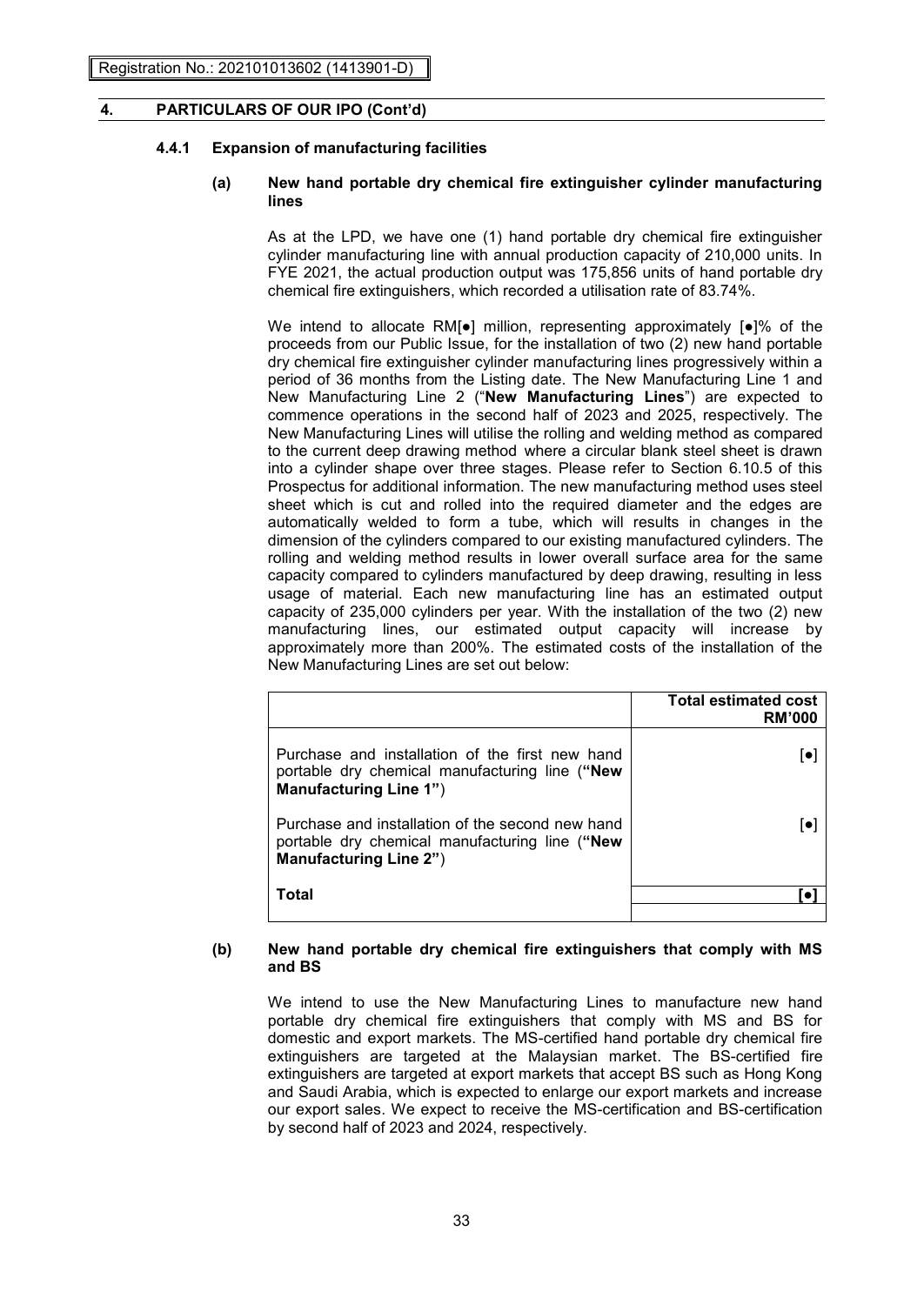We intend to allocate RM[•] million, representing approximately [•]% of the proceeds from our Public Issue, for the costs of developing the prototypes and obtaining the relevant certifications for the new MS and BS-certified hand portable dry chemical fire extinguishers, the breakdown of which is as follows:

|                                                                                                                            | <b>Estimated cost</b><br><b>RM'000</b> |
|----------------------------------------------------------------------------------------------------------------------------|----------------------------------------|
| Development of prototypes and obtaining<br>certification for MS-certified hand portable dry<br>chemical fire extinguishers |                                        |
| Development of prototypes and obtaining<br>certification for BS-certified hand portable dry<br>chemical fire extinguishers |                                        |
|                                                                                                                            |                                        |
|                                                                                                                            |                                        |

The main difference between MS- and BS-certified hand portable dry chemical fire extinguishers is that BS-certified hand portable dry chemical fire extinguishers utilise monoammonium phosphate in higher concentration, as they are designed to more quickly extinguish fires (of similar intensity) at faster speed as compared to MS-certified hand portable dry chemical fire extinguishers. Other than this, MS- and BS-certified hand portable dry chemical fire extinguishers are comparable in terms of design and working principle.

If the actual costs for the expansion of manufacturing facilities are higher than budgeted, the deficit will be funded by internally generated funds and/or bank borrowings. Conversely, if the actual costs for the expansion of manufacturing facilities are lower than budgeted, the excess will be used for working capital purposes to purchase input materials for our assembly and manufacturing activities and goods for our distribution.

### **4.4.2 Expansion of geographical coverage**

### **(a) Establish new sales offices and warehouses in Johor and Penang**

We intend to allocate RM[●] million, representing approximately [●]% of the proceeds from our Public Issue, for the setting up of one (1) new sales office with warehouse in Johor and Penang, respectively, within a period of 24 months from the Listing date.

To cater for the expansion in our business, the new sales offices are mainly to serve our existing customers and to engage with prospective new customers at the respective regions. The warehouses will be used mainly to maintain inventories of commonly purchased items so that we can fulfill our customers' orders promptly and efficiently. The new sales offices and warehouses in Johor and Penang are expected to commence business operations by second half of 2022.

We anticipate that the total costs required to set up each new sales office with warehouse in Johor and Penang is approximately RM[●] million, which include mainly the following:-

|                                                               | <b>Total estimated cost</b><br><b>RM'000</b> |        |
|---------------------------------------------------------------|----------------------------------------------|--------|
|                                                               | Johor                                        | Penang |
| Rental of sales offices and warehouses for 24<br>months $(1)$ | [●]                                          |        |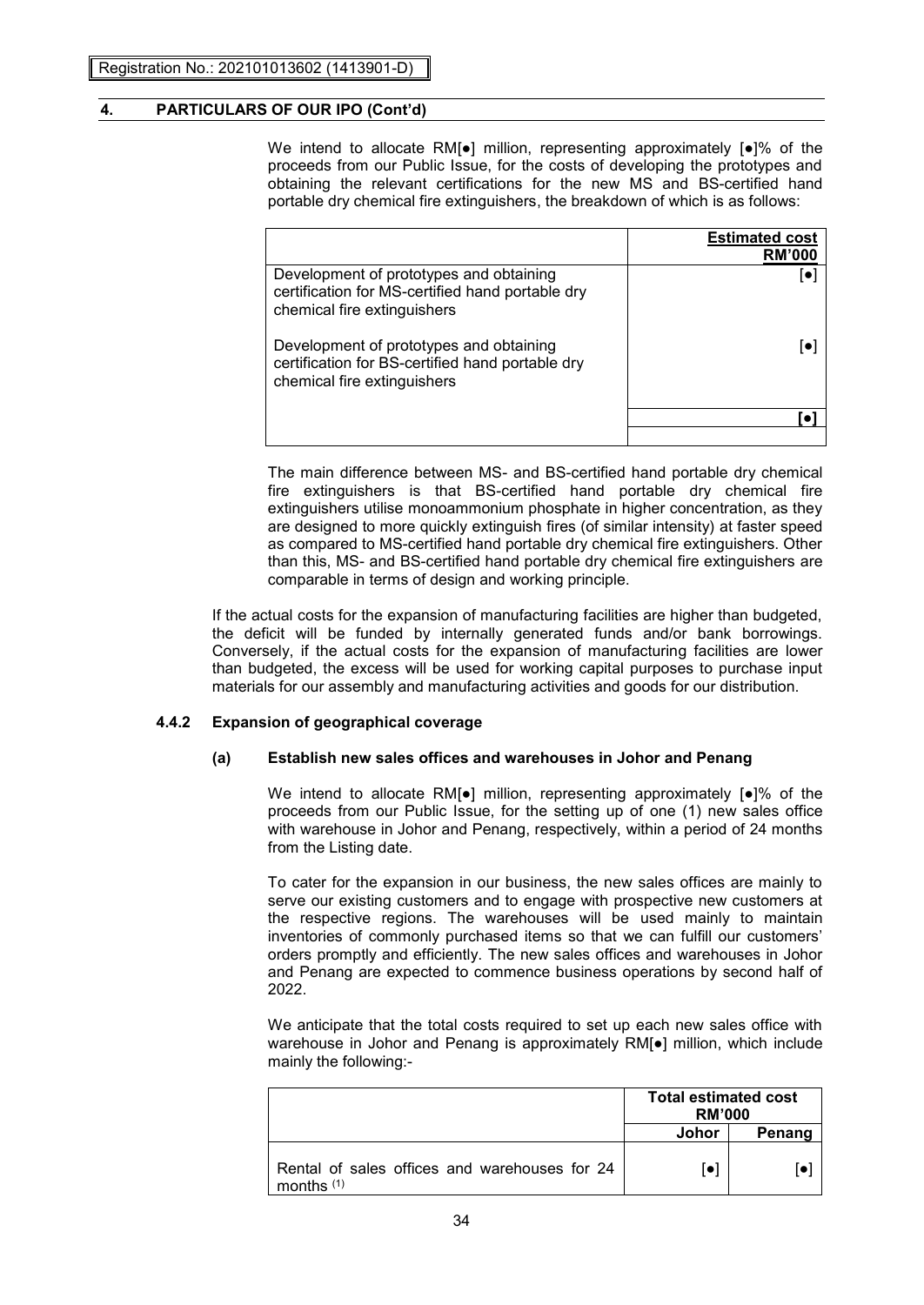|                                                                                   | <b>Total estimated cost</b><br><b>RM'000</b> |                           |
|-----------------------------------------------------------------------------------|----------------------------------------------|---------------------------|
|                                                                                   | Johor                                        | Penang                    |
| Operating expenses for 24 months (2)                                              | $\lbrack \bullet \rbrack$                    | $\left[\bullet\right]$    |
| Staff costs for 24 months $(3)$                                                   | $\lbrack \bullet \rbrack$                    | $\lbrack \bullet \rbrack$ |
| Purchase lorry, forklift, racking, office equipment,<br>furniture and renovations | $\lbrack \bullet \rbrack$                    | $\left[\bullet\right]$    |
| Total                                                                             |                                              |                           |
|                                                                                   |                                              |                           |

#### **Notes:**

- (1) Our Group intends to rent the sales offices and warehouses at Johor and Penang.
- (2) Operating expenses include utilities such as water and electricity, security, internet and general upkeep and maintenance.
- (3) The staffs intend to be hired for the new sales offices and warehouses in Johor and Penang and the corresponding staff costs for payroll for 24 months are as follows:

|                                                   | Johor                  |                                       |                        | Penang                            |
|---------------------------------------------------|------------------------|---------------------------------------|------------------------|-----------------------------------|
|                                                   |                        | <b>Estimated</b><br>staff costs       |                        | <b>Estimated</b><br>staff costs   |
|                                                   | Number of<br>personnel | for $24$<br>months<br><b>RM'000</b>   | Number of<br>personnel | for 24<br>months<br><b>RM'000</b> |
| General manager<br>Sales and marketing<br>officer | 3                      | $[\bullet]$<br>$\left[\bullet\right]$ | 3                      | $[\bullet]$<br>$\bar{[\bullet]}$  |
| Warehouse<br>personnel                            | 4                      | $\lbrack \bullet \rbrack$             | 4                      | $\left[\bullet\right]$            |
| Delivery personnel                                | 2                      | $\lbrack \bullet \rbrack$             | 2                      | $\left[\bullet\right]$            |
| Total                                             | 10                     | ol                                    | 10                     | Ō                                 |

Please refer to Section 6.18.4(i) of this Prospectus for further details of our business plans and strategies in relation to the setting up of new sales offices and warehouses.

#### **(b) Enhance advertising and marketing activities**

We intend to allocate RM[●] million, representing approximately [●]% of the proceeds from our Public Issue, to enhance our advertising and marketing activities in Malaysia and targeted foreign countries or regions including Hong Kong and the Middle East. We intend to target Hong Kong due to our dealing with Hong Kong customers in FYE 2021 with a revenue of RM0.53 million (0.83%), and plan to export our new BS-certified hand portable dry chemical fire extinguishers to Hong Kong. We intend to target the Middle East as one of our suppliers, Orient Corporation has business and customers in that region.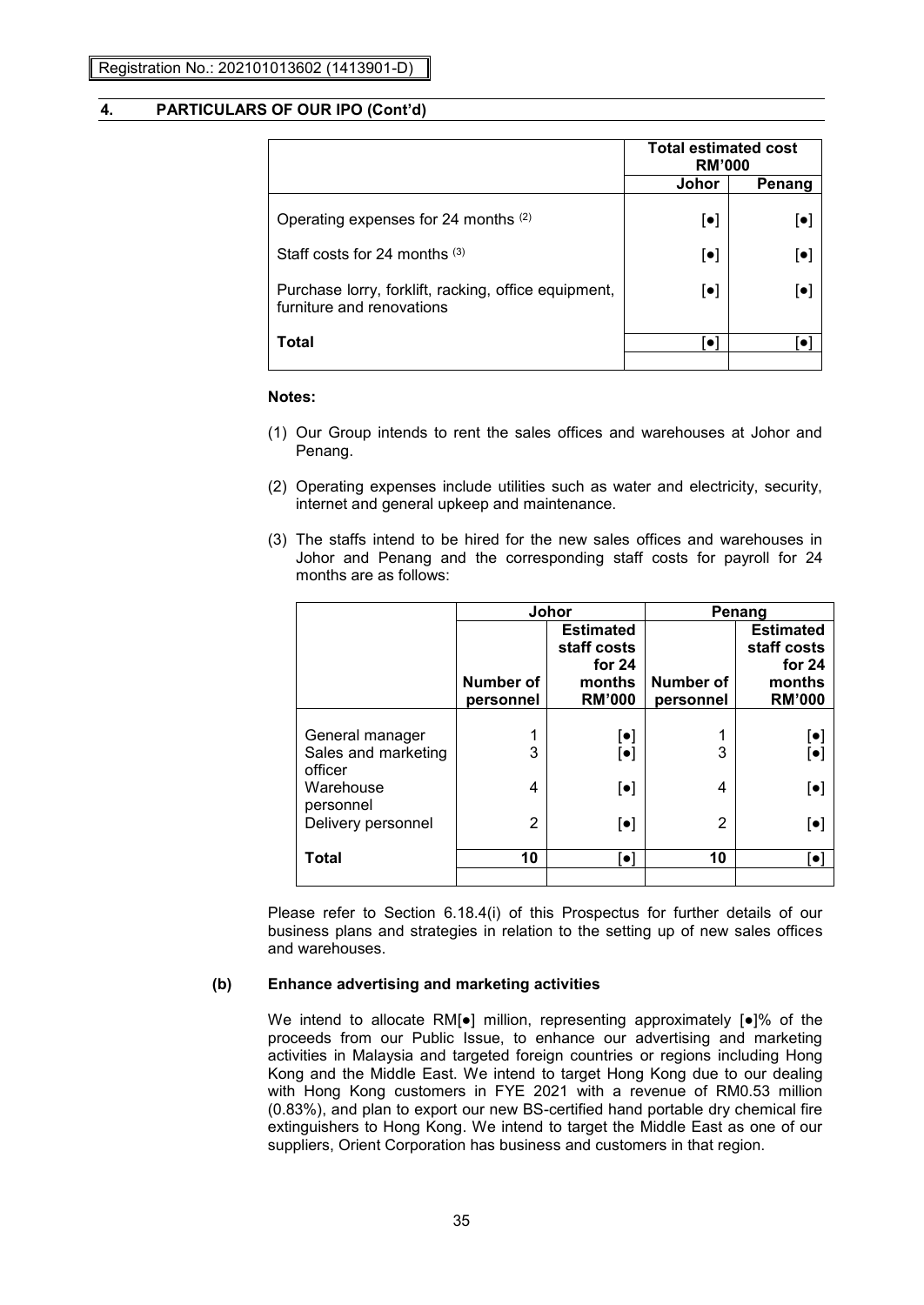The estimated costs for the advertising and marketing activities are set out below:

|                                                                                                                                                                                                                                                                                 | <b>Total estimated cost</b><br><b>RM'000</b> |
|---------------------------------------------------------------------------------------------------------------------------------------------------------------------------------------------------------------------------------------------------------------------------------|----------------------------------------------|
| Advertising activities including outdoor advertising<br>on billboards, advertising on trade publications and<br>online advertising targeting Malaysia ("Advertising<br>Activities")                                                                                             |                                              |
| Marketing activities including organising seminars<br>and events in Malaysia, participating in exhibitions<br>in Malaysia and foreign countries <sup>(1)</sup> , producing<br>corporate videos and appointing new distributors in<br>foreign countries ("Marketing Activities") |                                              |
| Total                                                                                                                                                                                                                                                                           |                                              |
|                                                                                                                                                                                                                                                                                 |                                              |

## **Note:**

(1) We intend to participate in exhibitions of foreign countries, namely the INTERSCHUTZ at Hannover Exhibition Grounds in Germany, and China Fire Expo in Beijing, China.

The above advertising and marketing activities are targeted to be implemented during the year of 2022 and 2023 with the purpose to build our brand equity and increase customer awareness, particularly in new markets.

As at the LPD we do not have appointed distributors in other countries. As part of our enhancing advertising and marketing activities, we intend to appoint new distributors in Brunei, Cambodia, Hong Kong, Myanmar and Vietnam to expand our geographic reach and to grow our export sales. We have selected these countries due to our dealings with the customers in these countries during the Financial Years Under Review. In addition, some of our fire protection systems and equipment already have the relevant certifications and approvals that meet the requirements of these countries. We expect to leverage on the expertise and distribution network of the distributors in the respective countries to increase the sales of our products abroad.

If the actual costs for the expansion of geographical coverage are higher than budgeted, the deficit will be funded by internally generated funds and/or bank borrowings. Conversely, if the actual costs for the expansion of geographical coverage are lower than budgeted, the excess will be used for working capital purposes to purchase input materials for our assembly and manufacturing activities and goods for our distribution.

#### **4.4.3 Expansion of operational capabilities**

#### **(a) Increase storage capacity and implement a warehouse management system**

We intend to allocate RM[●]million, representing approximately [●]% of the proceeds from our Public Issue, to increase our storage capacity and implement a warehouse management system ("**WMS**"), the breakdown of which is set out below: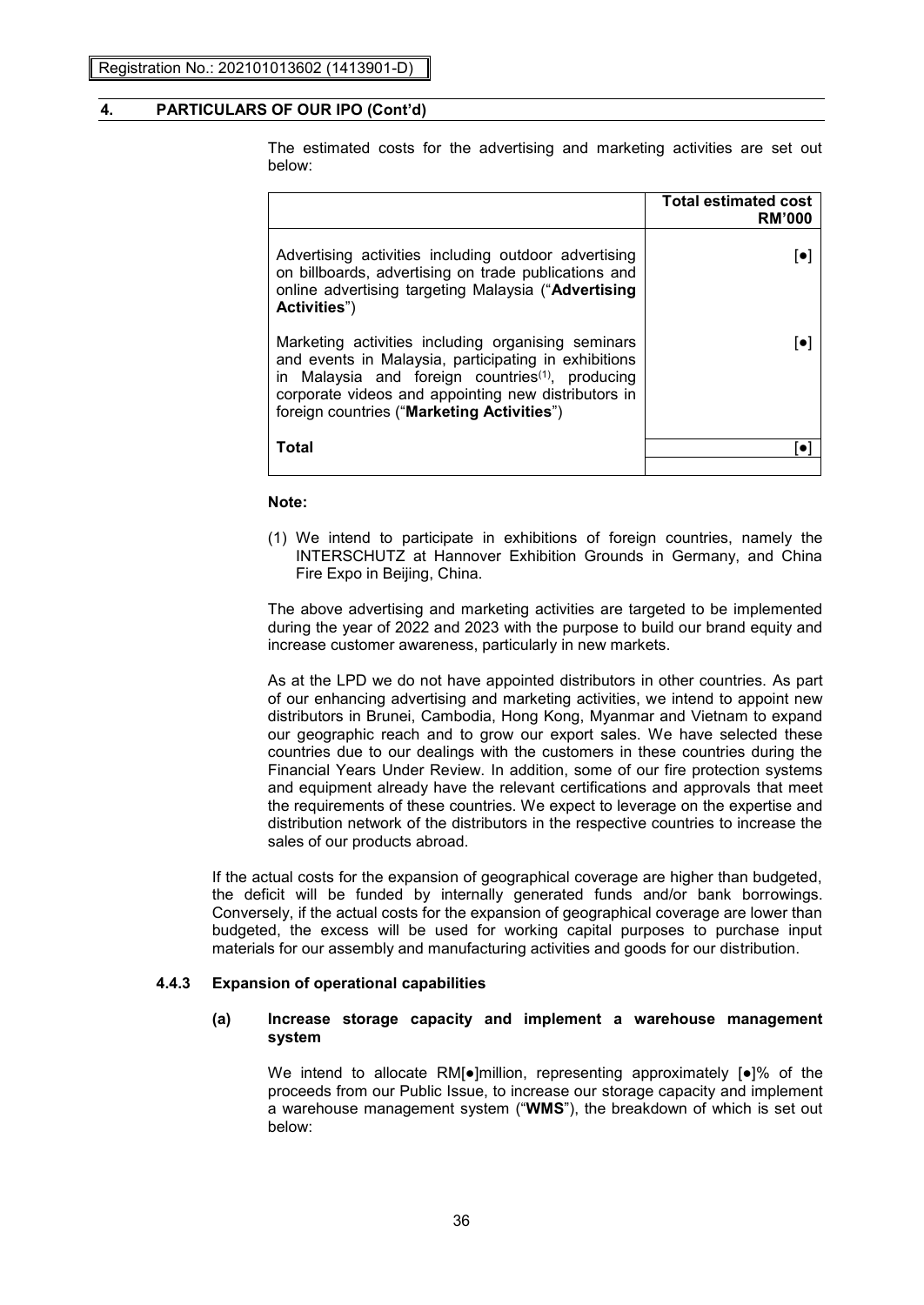|                                   | <b>Total estimated cost</b><br><b>RM'000</b> |
|-----------------------------------|----------------------------------------------|
| Mezzanine levels                  | $[\bullet]$                                  |
| <b>WMS</b>                        | $[\bullet]$                                  |
| Racking system                    | $[\bullet]$                                  |
| 3 new forklifts and 2 new lorries | $\left[\bullet\right]$                       |
| <b>Total</b>                      | o                                            |

We anticipate that additional storage capacity is required in the future amidst the expansion of our business. We plan to install two (2) new mezzanine levels within our existing Operational Facility in Shah Alam, Selangor, one above the existing manufacturing area and one above the existing warehouse area, and a racking system will be installed on the existing ground floor and the new mezzanine levels. These new mezzanine levels will increase the usable floor area of our Operational Facility by approximately 10,228 sq ft or 8.92% from approximately 114,656 sq ft to approximately 124,884 sq ft. This new usable floor area will be entirely allocated for storage use, which will increase our storage area by 67.59% from approximately 15,132 sq ft to approximately 25,360 sq ft. The two (2) new mezzanine levels and racking system are expected to be completed by first half of 2023 and the CCC is expected to be obtained from the relevant authorities by second half of 2023.

In addition, we will equip our warehouse at our existing Operational Facility in Shah Alam, Selangor with a WMS to digitalise and automate our inventory management functions by second half of 2022. This will improve our inventory management and facilitate faster and more accurate storage and retrieval of goods. This is necessary in view that our current inventory management is carried out manually, and also enhance our operational capabilities to support our business strategies and plans set out in Section 6.18 of this Prospectus. To support the increased warehouse capacity, part of the IPO proceeds will also be used to purchase three (3) forklifts and two (2) trucks by first half of 2024 to enhance our warehousing and delivery operations.

## **(b) Digital fire extinguisher identification data systems and enhance IT system**

We intend to allocate RM[•]million, representing approximately [•]% of the proceeds from our Public Issue, for the implementation of digital fire extinguisher identification data systems and enhancement of our IT system, the breakdown of which is set out below:

|                                                                                  | <b>Total estimated cost</b><br><b>RM'000</b> |
|----------------------------------------------------------------------------------|----------------------------------------------|
| extinguisher<br>digital fire<br>Purchase of<br>identification data systems       |                                              |
| Purchase of IT hardware and office software,<br>and development of client portal |                                              |
| ˈotal                                                                            |                                              |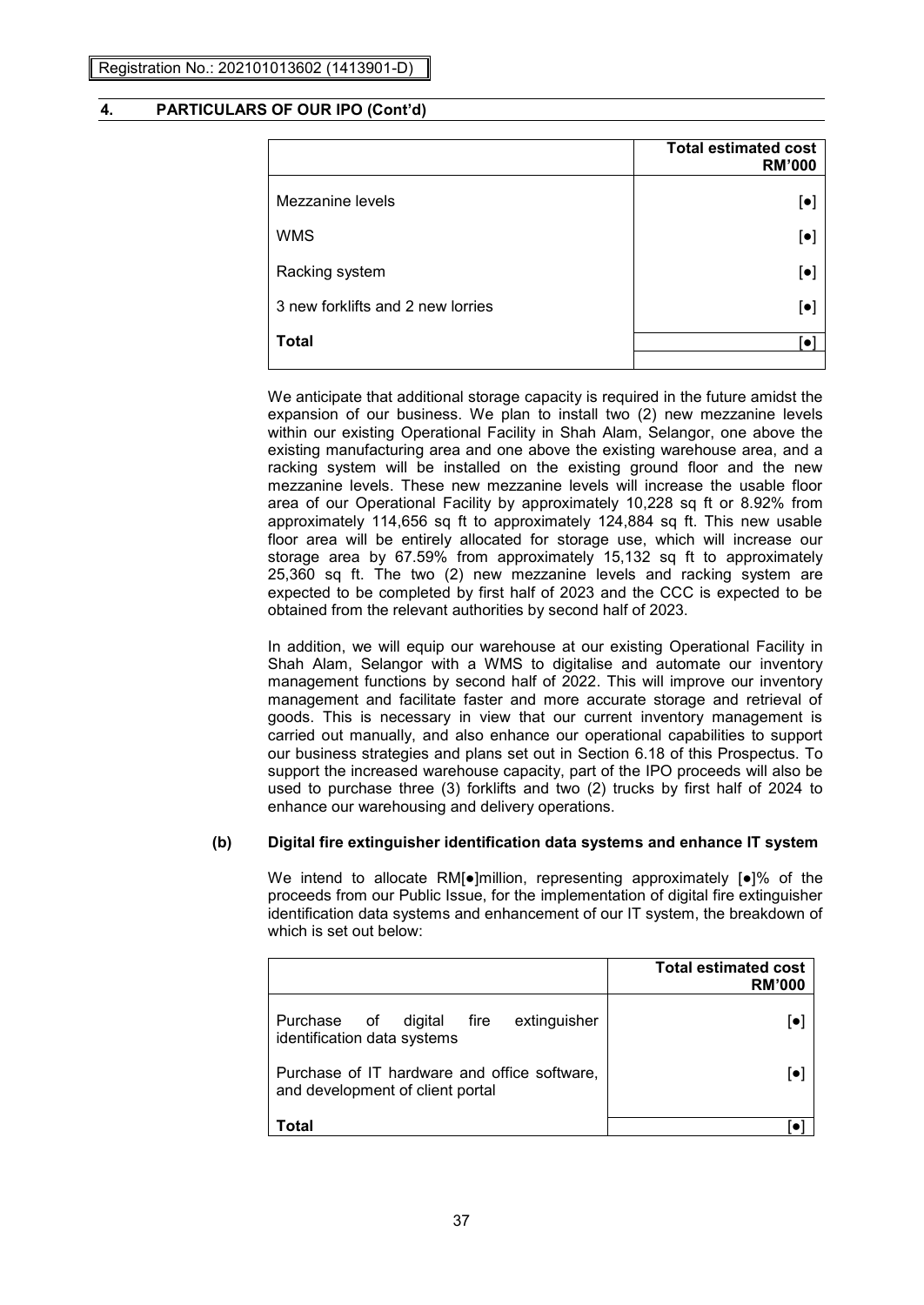We are currently using a manual paper-based fire extinguisher identification method to record the identification data of the fire extinguishers we assemble or manufacture, such as serial numbers, manufacturing and end of shelf life dates, and assigned locations. The relevant information is then submitted manually to Bomba for the eFEIS. We intend to digitalise the process by replacing the manual process with two (2) automated digital fire extinguisher identification data systems which we will purchase and set up for our existing operations and the New Manufacturing Line 1, respectively. The two (2) automated digital fire extinguisher identification data systems are expected to be set up by first half of 2022 and 2023, respectively. This will allow us to eliminate duplicate information, increase the efficiency and accuracy of record keeping. The system also enables us to monitor maintenance schedules and end of shelf life dates, and proactively engage with our customers or end-users to offer maintenance services or replacements accordingly. The relevant information can also be submitted electronically by customers to Bomba for the eFEIS which will benefit our customers by saving time and reducing errors.

To enhance our IT system in order to increase the efficiency of our operations, we will purchase desktop computers and office software for our technical, administrative and other office staff based at our head office, and develop a client portal that enables our authorised customers to access eFEIS data for their fire extinguishers by first half of 2022. The client portal also allows our customers to conduct their purchases online and to track their order status. We will also purchase additional software licences by first half of 2023 to allow the new sales offices and warehouses that we intend to set up to access to our existing ERP system.

#### **(c) Install rooftop solar photovoltaic system**

We intend to install a rooftop solar photovoltaic ("**PV**") system at our existing Operational Facility in Shah Alam, Selangor, by second half of 2022 in order to reduce our utility cost. The total utility cost of electricity our Group recorded in FYE 2019, FYE 2020 and FYE 2021 was RM0.33 million, RM0.33 million and RM0.29 million, respectively. The average utility cost savings of the planned solar PV system is projected at approximately RM0.19 million per year.

We will allocate RM[•]million, representing approximately [•]% of the proceeds from our Public Issue, for the full costs of engaging a third party vendor to construct the solar PV system, which includes the expenses of designing the solar PV system, submission to the relevant authorities and the installation of the solar PV system. As at the LPD, we have identified a vendor and obtained a quotation from them.

If the actual costs for the expansion of operational capabilities are higher than budgeted, the deficit will be funded by internally generated funds and/or bank borrowings. Conversely, if the actual costs for the expansion of operational capabilities are lower than budgeted, the excess will be used for working capital purposes to purchase input materials for our assembly and manufacturing activities and goods for our distribution.

#### **4.4.4 Working capital**

Our Group's working capital requirement is expected to increase in tandem with the expansion of our business. After taking into consideration of our liquidity and capital resources position as detailed in Section 11.3.4 of this Prospectus, we intend to allocate RM[●] million, representing approximately [●]% of the proceeds from our Public Issue, as working capital to finance our Group's future operations mainly in respect of purchase of input materials and goods for distribution. The breakdown of the allocation is set out below: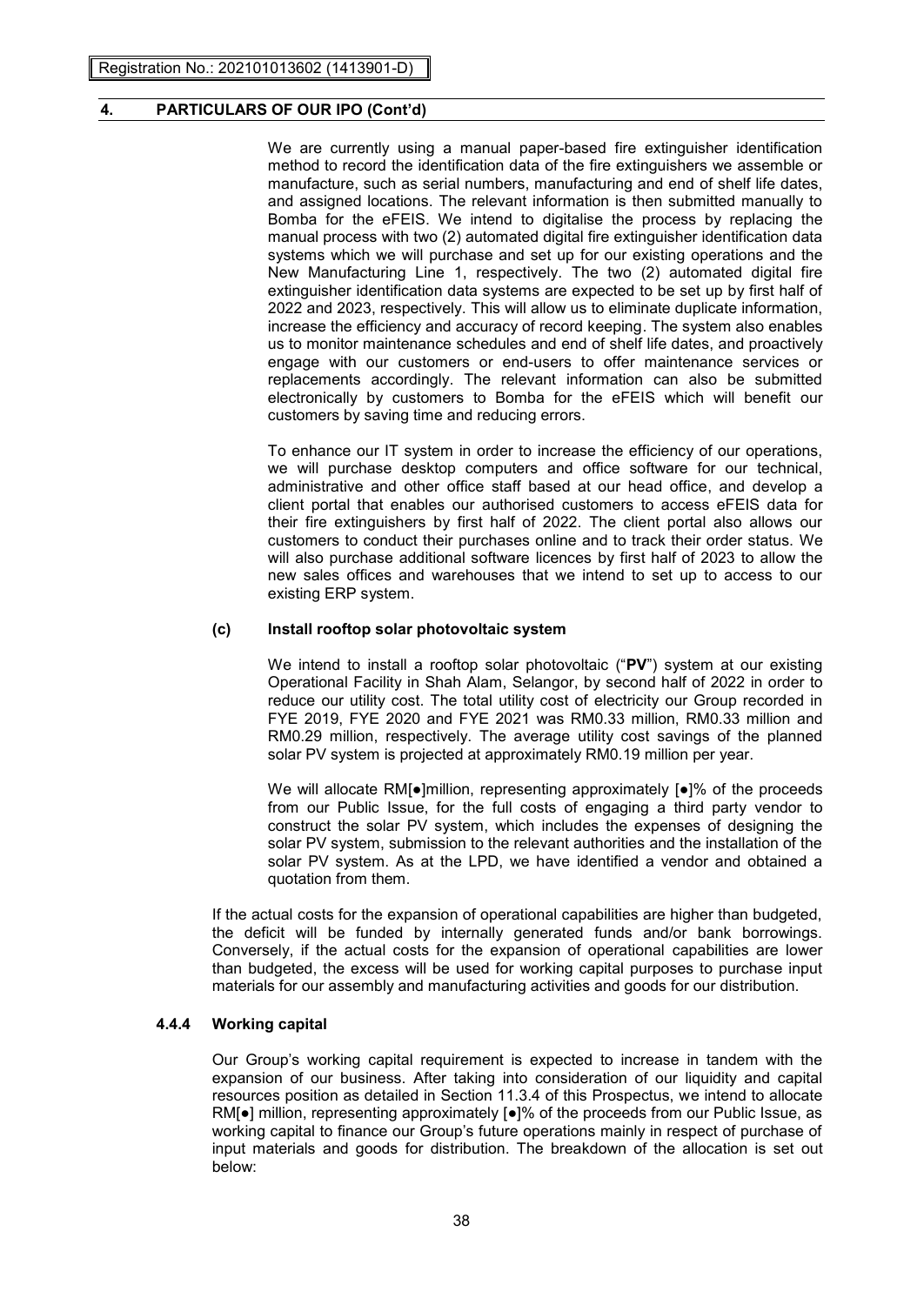|                                                                              | <b>Total estimated cost</b><br><b>RM'000</b> |
|------------------------------------------------------------------------------|----------------------------------------------|
| Purchase of input materials for our assembly and<br>manufacturing activities |                                              |
| Purchase of goods for our distribution                                       |                                              |
| Total                                                                        |                                              |

Material costs, which consists of input materials for our assembly and manufacturing activities and goods purchased from suppliers and/or manufacturers for onwards sale or distribution to our customers, are our largest cost of sales items. It accounted for 92.62%, 92.03% and 91.57% of our total cost of sales for the FYE 2019, FYE 2020 and FYE 2021, respectively. The input materials, include among others, empty cylinders, parts for fire hose reels and fire hoses extinguishing agents are materials purchased for the purpose of assembly and manufacturing activities, whereas the goods for distribution are ready for sale items which include, among others, fire protection equipment and accessories, sprinkler systems and wet and dry riser systems and hydrants, for the purpose of distribution. This working capital allocation is expected to enhance our Group's liquidity and cash flow position and to reduce our reliance on external financing to support the expected growth in our daily operations.

### **4.4.5 Estimated listing expenses**

Our listing expenses are estimated to be RM[●] million, details of which are as follows:

|                                                                                                                                                                                    | <b>RM'000</b> |
|------------------------------------------------------------------------------------------------------------------------------------------------------------------------------------|---------------|
| Professional fees $(1)$<br>Fees to authorities<br>Estimated underwriting, placement and brokerage fees<br>Printing and advertising<br>Contingencies <sup>(2)</sup><br><b>Total</b> | ۱.<br>[●      |

### **Notes:**

- (1) Includes professional and advisory fees for, among others, Principal Adviser, Solicitors, Reporting Accountants and IMR.
- (2) Other incidental or related expenses in connection with the IPO, which include translators, media related expenses and IPO event expenses.

If the actual listing expenses are higher than budgeted, the deficit will be funded out of the portion allocated for working capital. Conversely, if the actual listing expenses are lower than budgeted, the excess will be used for working capital purposes to purchase input materials for our assembly and manufacturing activities and goods for our distribution.

Our Company will not receive any proceeds from the Offer for Sale. Based on the IPO Price, the gross proceeds from the Offer for Sale of approximately RM[●] million will accrue entirely to the Offeror. The Offeror shall bear the entire incidental expenses and fees in relation to the Offer for Sale, amounting to approximately RM[ $\bullet$ ] million.

The financial impact of the use of proceeds from our Public Issue is illustrated in the Pro Forma Combined Statements of Financial Position as at 31 March 2021 set out in Section 11.9 of this Prospectus.